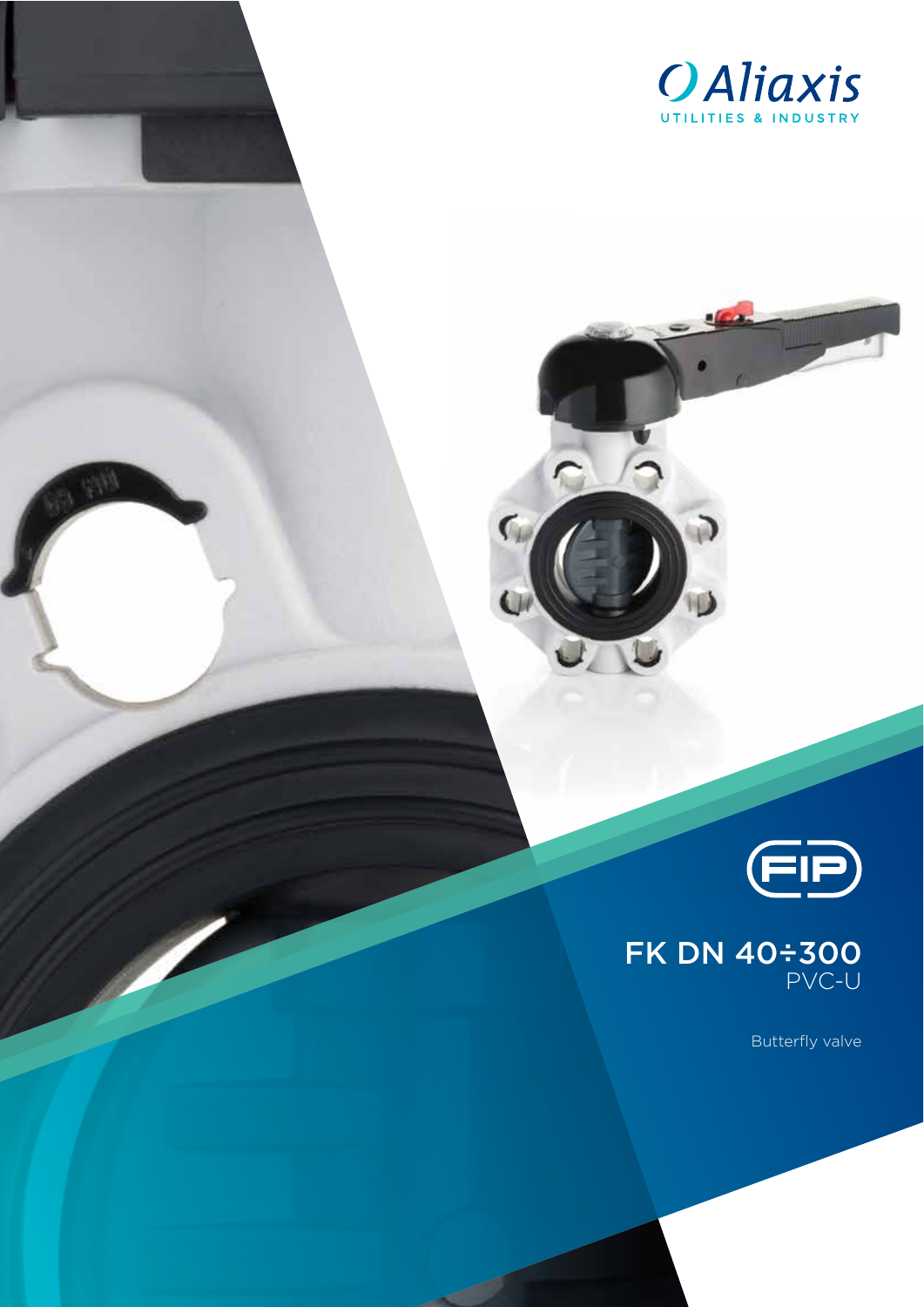# FK **DN 40÷300**

The FK is a butterfly valve for shutting off or regulating flow, with structural characteristics that make it ideal for industrial applications requiring high performance and long-term reliability. This valve is also equipped with the customisable Labelling System.

### **BUTTERFLY VALVE**

- Interchangeable Disk in PVC-U with through shaft, available in different thermoplastic materials: PP-H, PVC-C, ABS, PVDF
- Overall dimensions of the valve in accordance with standard ISO 5752 (DN 40÷200 Medium Series 25, DN 250÷ 300 Long Series 16) and DIN 3202 K2 and ISO 5752 (DN 65÷200 K2, DN 250÷300 K3)
- Can also be installed as an end line valve, bottom discharge valve or tank dump valve
- **Special Lug version** PN 10 fully drilled to DIN 2501 or ANSI B16.5 cl.150 with **molded-in AISI 316 stainless steel threaded inserts**
- **Valve material compatibility** (PVC-U) with water conveyance, drinking water and other food substances according to **current regulations**
- Possibility of installing a manual reducer or pneumatic and/or electric actuators by applying an ISO standard drilling PP-GR flanges. DN 40 ÷ 200 valve fitted with plate with rack in PP-GR. For actuated versions with flange drilled according to ISO 5211 F05, F07, F10. DN 250÷300 valve, fitted with one-piece top flange in high mechanical strength PP-GR with mounting flange for internal components drilled according to standard ISO 5211 F10, F12, F14

| <b>Technical specifications</b> |                                                                                                                                                                                                                                                                      |
|---------------------------------|----------------------------------------------------------------------------------------------------------------------------------------------------------------------------------------------------------------------------------------------------------------------|
| <b>Construction</b>             | Bi-directional centric butterfly valve                                                                                                                                                                                                                               |
| Size range                      | DN 40÷300                                                                                                                                                                                                                                                            |
| <b>Nominal pressure</b>         | <b>Wafer version</b><br>DN 40 $\div$ 50: PN 16 with water at 20 °C.<br>DN 65 $\div$ 250: PN 10 with water at 20 °C.<br>DN 300: PN 8 with water at 20 °C<br>Lug version<br>DN 65 $\div$ 200: PN 10 with water at 20 °C<br>DN 250 $\div$ 300: PN 6 with water at 20 °C |
| <b>Temperature range</b>        | $0 °C \div 60 °C$                                                                                                                                                                                                                                                    |
| <b>Coupling standards</b>       | <b>Flanging system:</b> EN ISO 1452, EN ISO 15493, DIN<br>2501, ISO 7005-1, EN 1092-1, ASTM B16.5 Cl.150                                                                                                                                                             |
| <b>Reference standards</b>      | <b>Construction criteria: EN ISO 16136, EN ISO 1452,</b><br><b>FN ISO 15493</b>                                                                                                                                                                                      |
|                                 | Test methods and requirements: ISO 9393                                                                                                                                                                                                                              |
|                                 | Actuator couplings: ISO 5211                                                                                                                                                                                                                                         |
| <b>Valve material</b>           | <b>Body: PP-GR</b><br>Disk: PVC-U<br><b>Stem:</b> STAINLESS steel AISI 420. On request<br>STAINLESS steel AISI 316                                                                                                                                                   |
| Seal material                   | Liner: EPDM, FPM. On request NBR                                                                                                                                                                                                                                     |
| <b>Control options</b>          | Hand Lever operated (DN 40÷200); Gearbox,<br>pneumatic actuator, electric actuator                                                                                                                                                                                   |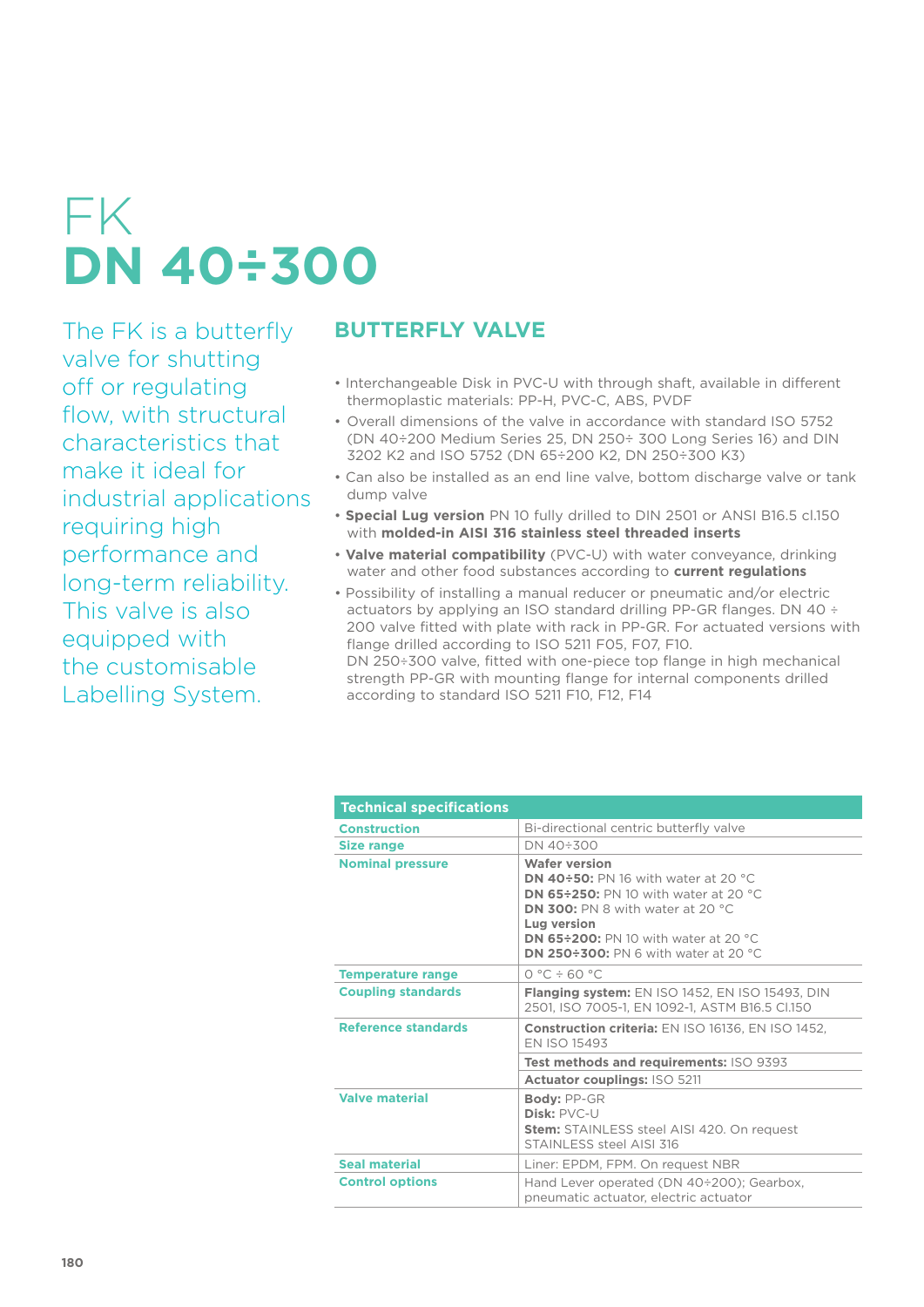

- **1 Ergonomic handle** in **HIPVC** equipped with **locking and unlocking device, release, quick operation and graduated adjustment** in 10 intermediate positions (DN 40÷200). The operating range, starting from the first few degrees of valve opening, also guarantees extremely low pressure drops
- **2 Customisable Labelling System:** integrated module in the handle , made of a transparent protection plug customisable tag holder using the LSE set (available as accessory). The **customisation** lets you **identify the valve on the system** according to the specific needs
- **3 STAINLESS steel** square section stem completely isolated form the fluid complying with standard ISO 5211: DN 40÷65: 11 mm DN 80÷100: 14 mm DN 125÷150: 17 mm DN 200: 22 mm DN 250÷300: 27 mm
- **4** Body in polypropylene based compound **reinforced with fibreglass** (PP-GR) **resistant to UV rays** and characterised by **high mechanical strength**
- **5 Drilling pattern using oval slots** that allow coupling to flanges according to numerous international standards. The

special **self-centring inserts in ABS** supplied for DN 40÷200 guarantee the **correct axial alignment** of the valve during installation.

For DN 250÷300 valves, the drilling pattern for the selfcentring system is of the traditional type according to DIN and ANSI standards

**6 Interchangeable liner** with the dual function of forming a hydraulic seal and isolating the body from the fluid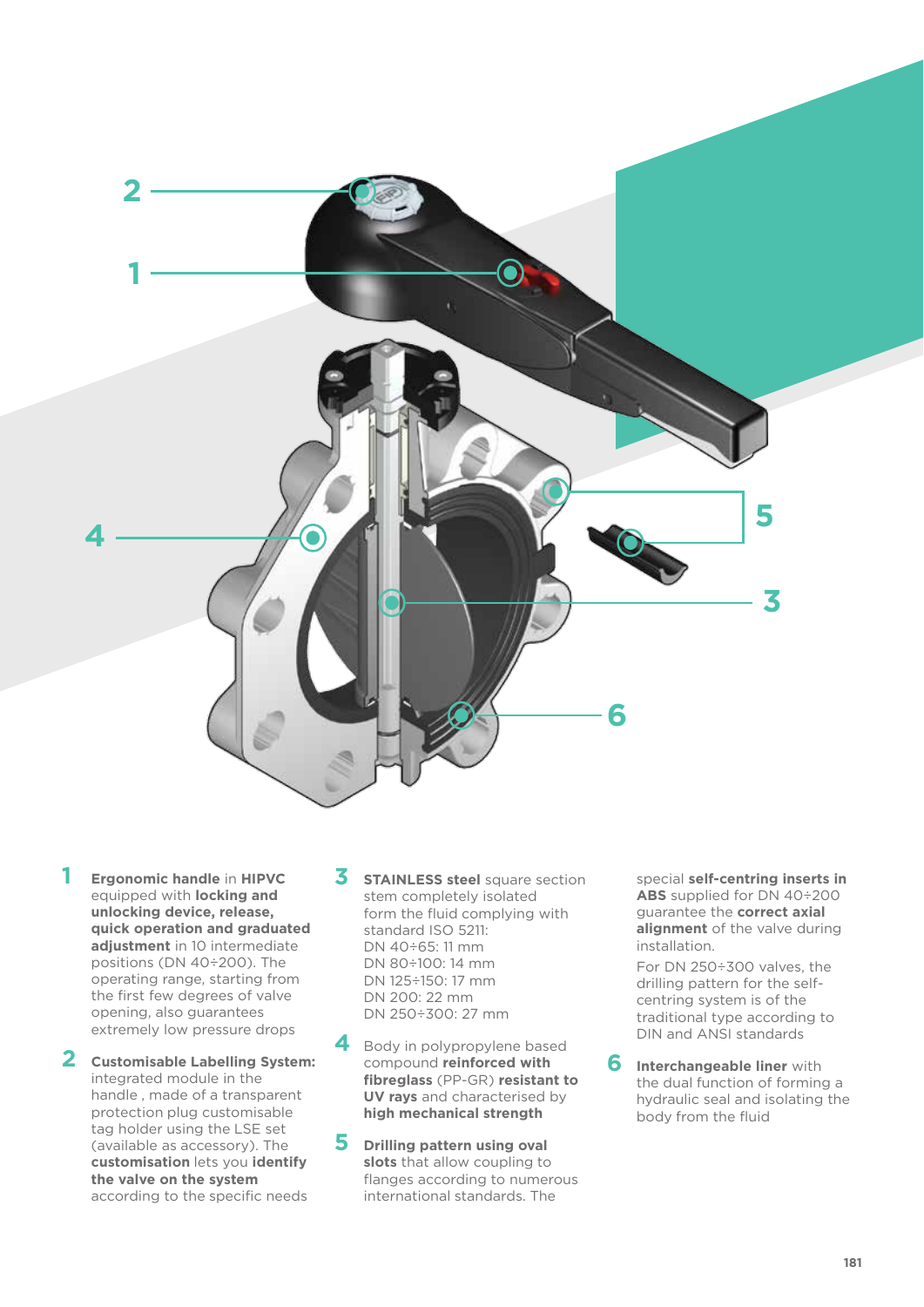# TECHNICAL DATA

#### **PRESSURE VARIATION ACCORDING TO TEMPERATURE**

For water and non-hazardous fluids with regard to which the material is classified as CHEMICALLY RESISTANT. In other cases, a reduction of the nominal pressure PN is required (25 years with safety factor).

**PRESSURE DROP** 

**GRAPH**



Working temperature



Flow Rate

#### **K<sub>v</sub>100 FLOW COEFFICIENT**

The K<sub>v</sub>100 flow coefficient is the Q flow rate of litres per minute of water at a temperature of 20°C that will generate  $\Delta p= 1$  bar pressure drop at a certain valve position.

The K<sub>v</sub>100 values shown in the table are calculated with the valve completely open.

| DN                                                                                               | 40 <sup>1</sup> | 50 |  |  |  | 65 80 100 125 150 200 250 300 |  |
|--------------------------------------------------------------------------------------------------|-----------------|----|--|--|--|-------------------------------|--|
| K <sub>v</sub> 100 l/min 1000   1285   1700   3550   5900   9850   18700   30500   53200   81600 |                 |    |  |  |  |                               |  |

#### **182**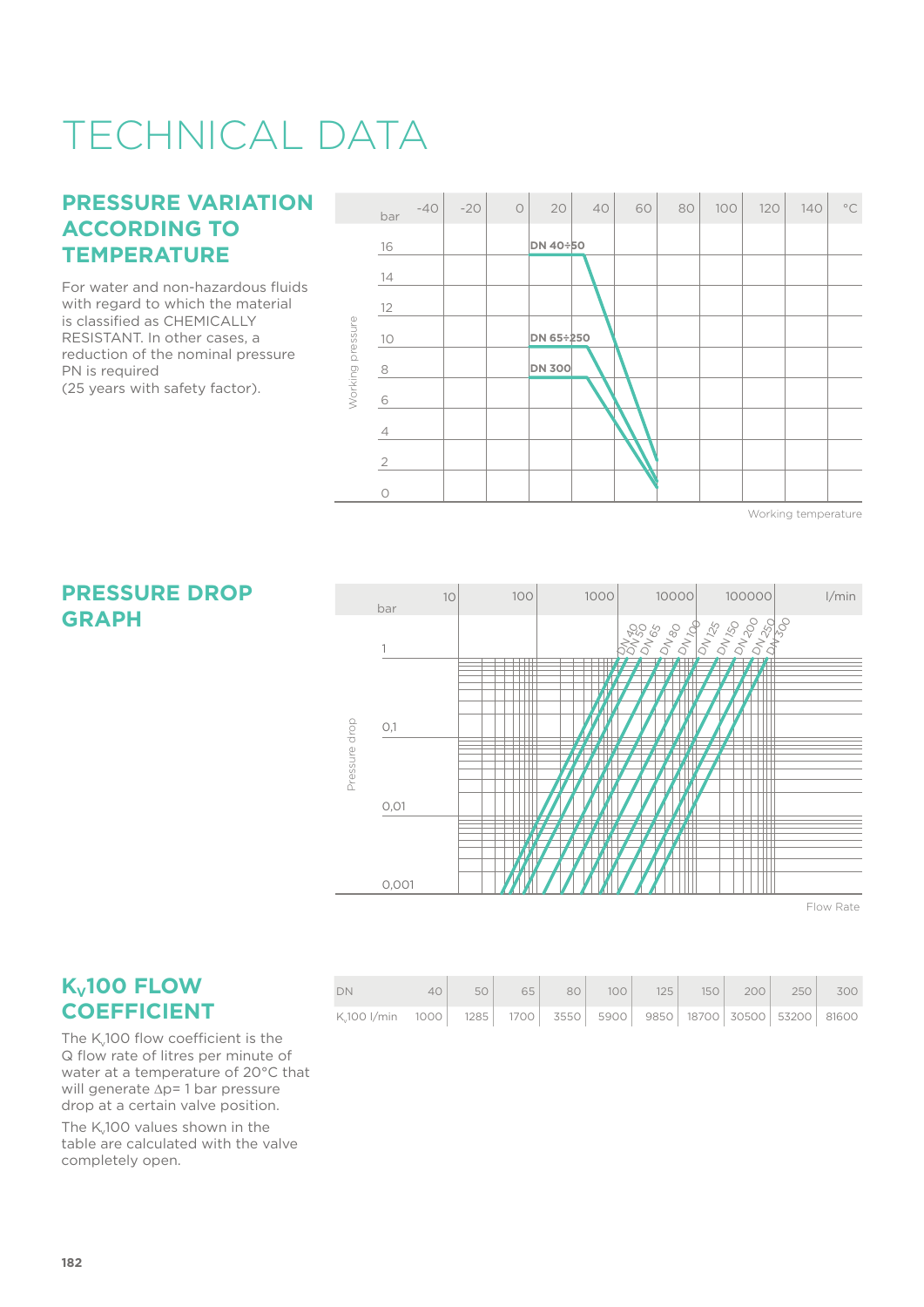#### **RELATIVE FLOW COEFFICIENT DIAGRAM**

The relative flow coefficient is the flow rate through the valve as a function of the degree of valve aperture.



**OPERATING TORQUE AT MAXIMUM WORKING PRESSURE**

|                  | Nm      | 40 | 50 | 65 | 80 | 100 | 125 | 150 | 200 | 250 | 300 | DN |
|------------------|---------|----|----|----|----|-----|-----|-----|-----|-----|-----|----|
|                  | 325     |    |    |    |    |     |     |     |     |     |     |    |
|                  | 300     |    |    |    |    |     |     |     |     |     |     |    |
|                  | 275     |    |    |    |    |     |     |     |     |     |     |    |
|                  | 250     |    |    |    |    |     |     |     |     |     |     |    |
|                  | 225     |    |    |    |    |     |     |     |     |     |     |    |
| Operating torque | 200     |    |    |    |    |     |     |     |     |     |     |    |
|                  | 175     |    |    |    |    |     |     |     |     |     |     |    |
|                  | 150     |    |    |    |    |     |     |     |     |     |     |    |
|                  | 125     |    |    |    |    |     |     |     |     |     |     |    |
|                  | 100     |    |    |    |    |     |     |     |     |     |     |    |
|                  | 75      |    |    |    |    |     |     |     |     |     |     |    |
|                  | 50      |    |    |    |    |     |     |     |     |     |     |    |
|                  | 25      |    |    |    |    |     |     |     |     |     |     |    |
|                  | $\circ$ |    |    |    |    |     |     |     |     |     |     |    |

The information in this leaflet is provided in good faith. No liability will be accepted concerning technical data that is not directly covered by recognised international standards. FIP reserves the right to carry out any modification. Products must be installed and maintained by qualified personnel.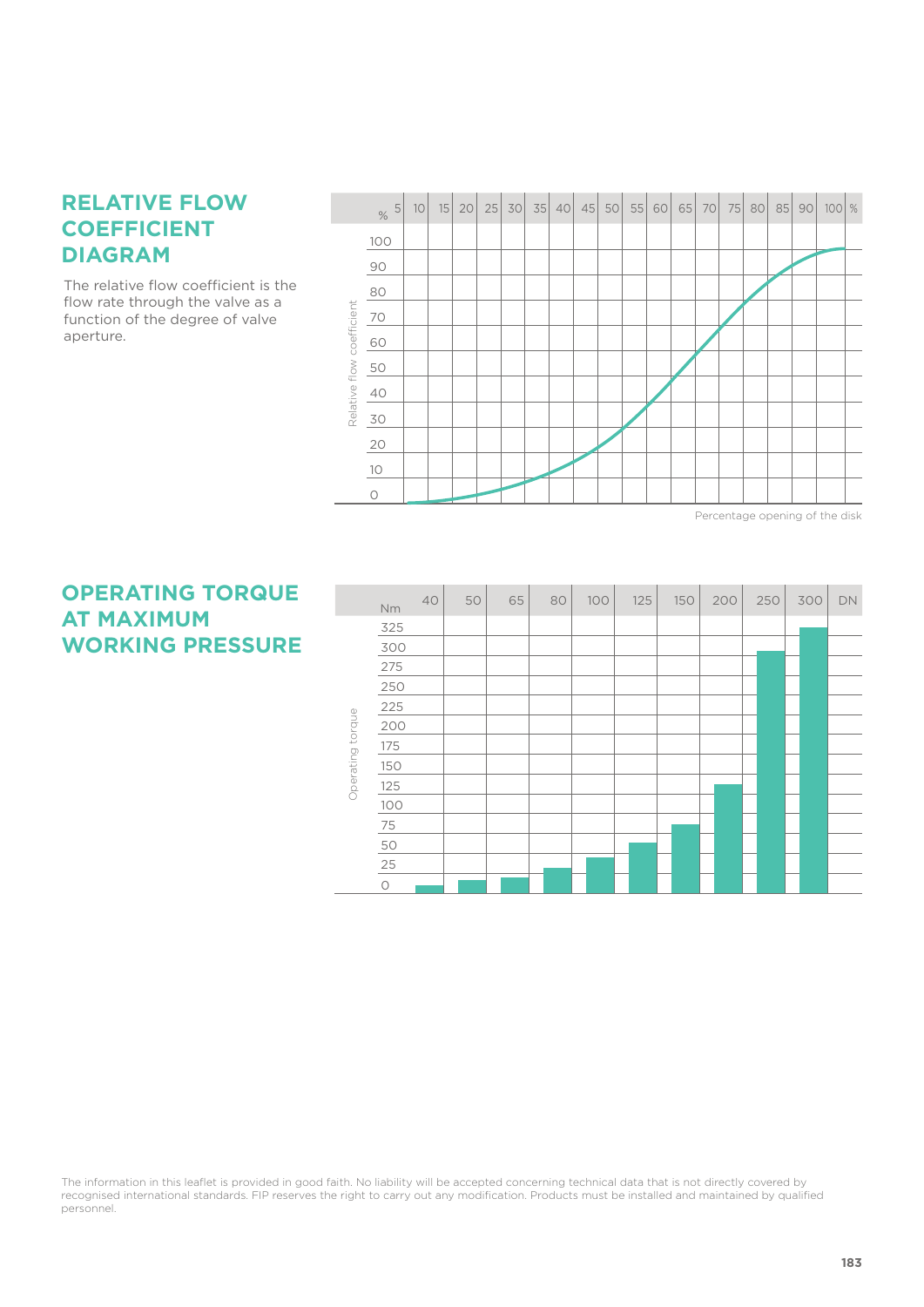### DIMENSIONS



### **FKOV/LM**

Hand operated Butterfly valve

| d   | DN  | PN | A min | A max | B <sub>2</sub> | B <sub>z</sub> | $\widehat{\phantom{m}}$<br>C | ◡ュ  | H   |   |    |      | EPDM Code  | <b>FPM Code</b> |
|-----|-----|----|-------|-------|----------------|----------------|------------------------------|-----|-----|---|----|------|------------|-----------------|
| 50  | 40  | 10 | 99    | 109   | 60             | 137            | 175                          | 100 | 132 | 4 | 33 | 1000 | FKOVLM050E | FKOVLM050F      |
| 63  | 50  | 10 | 115   | 25.5  | 70             | 143            | 175                          | 100 | 147 | 4 | 43 | 1180 | FKOVLM063E | FKOVLM063F      |
| 75  | 65  | 10 | 128   | 144   | 80             | 164            | 175                          | 110 | 165 | 4 | 46 | 1570 | FKOVLM075E | FKOVLM075F      |
| 90  | 80  | 10 | 145   | 160   | 93             | 178            | 175                          | 100 | 185 | 8 | 49 | 2020 | FKOVLM090E | FKOVLM090F      |
| 110 | 100 | 10 | 165   | 190   | 107            | 192            | 272                          | 110 | 211 | 8 | 56 | 2370 | FKOVLM110E | FKOVLM110F      |
| 140 | 125 | 10 | 204   | 215   | 120            | 212            | 330                          | 110 | 240 | 8 | 64 | 3300 | FKOVLM140E | FKOVLM140F      |
| 160 | 150 | 10 | 230   | 242   | 134            | 225            | 330                          | 110 | 268 | 8 | 70 | 4100 | FKOVLM160E | FKOVLM160F      |
| 225 | 200 | 10 | 280   | 298   | 161            | 272            | 420                          | 122 | 323 | 8 | 71 | 7050 | FKOVLM225E | FKOVLM225F      |



#### **FKOV/LM LUG ISO-DIN**

Hand operated Butterfly valve, version Lug ISO-DIN

| d          | DN  | PN. | øA  | B <sub>2</sub> | B,  |     | u.  |     | Н   |    | g    | <b>EPDM Code</b> | FPM Code    |
|------------|-----|-----|-----|----------------|-----|-----|-----|-----|-----|----|------|------------------|-------------|
| 75         | 65  | 10  | 145 | 80             | 164 | 175 | 110 | M16 | 165 | 46 | 1870 | FKOLVLM075E      | FKOLVLM075F |
| 90         | 80  | 10  | 160 | 93             | 178 | 175 | 100 | M16 | 185 | 49 | 2670 | FKOLVLM090E      | FKOLVLM090F |
| <b>110</b> | 100 | 10  | 180 | 107            | 192 | 272 | 110 | M16 | 211 | 56 | 3020 | FKOLVLM110E      | FKOLVLM110F |
| 140        | 125 | 10  | 210 | 120            | 212 | 330 | 110 | M16 | 240 | 64 | 470C | FKOLVLM140E      | FKOLVLM140F |
| 160        | 150 | 10  | 240 | 134            | 225 | 330 | 110 | M20 | 268 |    | 5450 | FKOLVLM160E      | FKOLVLM160F |
| 225        | 200 | 10  | 295 | 161            | 272 | 420 | 122 | M20 | 323 |    | 8350 | FKOLVLM225E      | FKOLVLM225F |



#### **FKOV/LM LUG ANSI**

Hand operated Butterfly valve, version Lug ANSI

| d     | DN  | <b>PN</b> | ØA    | В,  | B <sub>z</sub> | C   | $\sim$<br>U1 |      | H   |   |    | q    | EPDM Code    | FPM Code     |
|-------|-----|-----------|-------|-----|----------------|-----|--------------|------|-----|---|----|------|--------------|--------------|
| 2"1/2 | 65  | 10        | 139.7 | 119 | 80             | 175 | 110          | 5/8" | 165 | 4 | 46 | 1970 | FKOALVLM212E | FKOALVLM212F |
| 3"    | 80  | 10        | 152.4 | 133 | 93             | 175 | 100          | 5/8" | 185 | 8 | 49 | 2820 | FKOALVLM300E | FKOALVLM300F |
| 4"    | 100 | 10        | 190.5 | 147 | 107            | 272 | 110          | 5/8" | 211 | 8 | 56 | 3170 | FKOALVLM400E | FKOALVLM400F |
| 5"    | 125 | 10        | 215.9 | 167 | 120            | 330 | 110          | 3/4" | 240 | 8 | 64 | 4900 | FKOALVLM500E | FKOALVLM500F |
| 6"    | 150 | 10        | 241.3 | 180 | 134            | 330 | 110          | 3/4" | 268 | 8 | 70 | 5700 | FKOALVLM600E | FKOALVLM600F |
| 8"    | 200 |           | 298.4 | 227 | 161            | 420 | 122          | 3/4" | 323 | 8 |    | 8650 | FKOALVLM800E | FKOALVLM800F |
|       |     |           |       |     |                |     |              |      |     |   |    |      |              |              |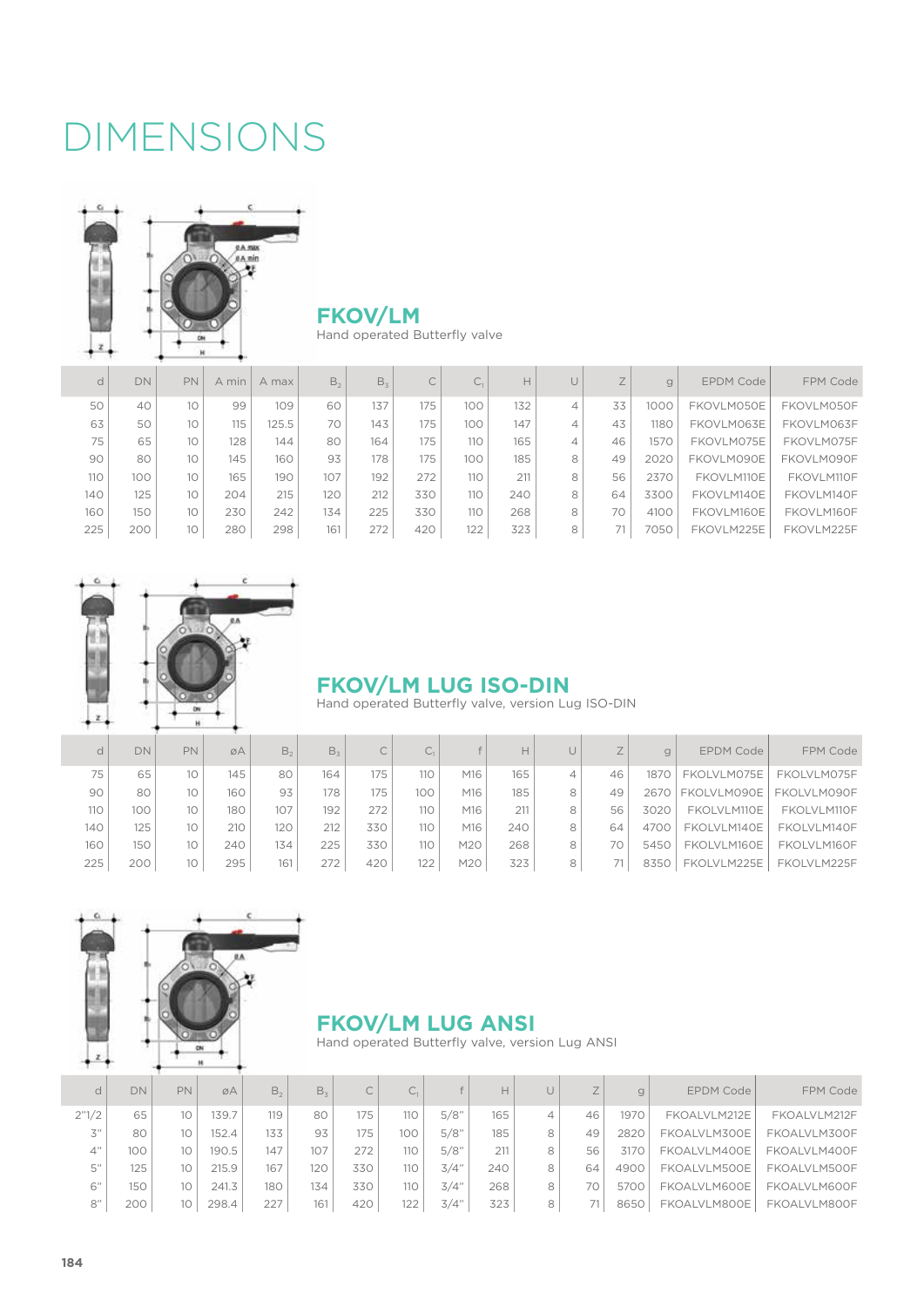

### **FKOV/FM**

Butterfly valve with bare shaft

| d        | DN  | PN              | A min                    | A max                    | ØA                       | B,  | B <sub>2</sub> |      | H   |                | Z   | g     | <b>EPDM Code</b> | FPM Code    |
|----------|-----|-----------------|--------------------------|--------------------------|--------------------------|-----|----------------|------|-----|----------------|-----|-------|------------------|-------------|
| 50       | 40  | 16              | 99                       | 109                      | $\overline{\phantom{a}}$ | 106 | 60             | 19   | 132 | 4              | 33  | 574   | FKOVFM050E       | FKOVFM050F  |
| 63       | 50  | 16              | 115                      | 125.5                    |                          | 112 | 70             | 19   | 147 | $\overline{4}$ | 43  | 754   | FKOVFM063E       | FKOVFM063F  |
| 75       | 65  | 10 <sup>°</sup> | 128                      | 144                      | $\overline{\phantom{a}}$ | 119 | 80             | 19   | 165 | 4              | 46  | 1000  | FKOVFM075E       | FKOVFM075F  |
| 90       | 80  | 10              | 145                      | 160                      | $\overline{\phantom{a}}$ | 133 | 93             | 19   | 185 | 8              | 49  | 1400  | FKOVFM090E       | FKOVFM090F  |
| 110      | 100 | 10              | 165                      | 190                      |                          | 147 | 107            | 19   | 211 | 8              | 56  | 1750  | FKOVFM110E       | FKOVFM110F  |
| $*125$   | 125 | 10              | 204                      | 215                      | $\overline{\phantom{a}}$ | 167 | 120            | 23   | 240 | 8              | 64  | 2550  | FKOVFM140E       | FKOVFM140F  |
| 140      | 125 | 10              | 204                      | 215                      |                          | 167 | 120            | 23   | 240 | 8              | 64  | 2550  | FKOVFM140E       | FKOVFM140F  |
| 160      | 150 | 10              | 230                      | 242                      | $\overline{\phantom{a}}$ | 180 | 134            | 23   | 268 | 8              | 70  | 3300  | FKOVFM160E       | FKOVFM160F  |
| $*200$   | 200 | 10              | 280                      | 298                      | $\overline{\phantom{a}}$ | 227 | 161            | 23   | 323 | 8              | 71  | 6000  | FKOVFM225E       | FKOVFM225F  |
| 225      | 200 | 10              | 280                      | 298                      |                          | 227 | 161            | 23   | 323 | 8              | 71  | 6000  | FKOVFM225E       | FKOVFM225F  |
| ***250   | 250 | 10              | $\overline{\phantom{a}}$ | $\overline{\phantom{a}}$ | 350                      | 248 | 210            | 22   | 405 | 12             | 114 | 12000 | FKOVFM280E       | FKOVFM280F  |
| ***280   | 250 | 10              |                          |                          | 350                      | 248 | 210            | 22   | 405 | 12             | 114 | 12000 | FKOVFM280E       | FKOVFM280F  |
| $***315$ | 300 | 8               |                          | $\overline{\phantom{a}}$ | 400                      | 305 | 245            | 22   | 475 | 12             | 114 | 19000 | FKOVFM315E       | FKOVFM315F  |
| $***10"$ | 250 | 10              |                          |                          | 362                      | 248 | 210            | 25.4 | 405 | 12             | 114 | 12000 | FKOAVFM810E      | FKOAVFM810F |
| $***12"$ | 300 | 8               |                          |                          | 432                      | 305 | 245            | 25.4 | 475 | 12             | 114 | 19000 | FKOAVFM812E      | FKOAVFM812F |

\*FKOV d140 with special adaptor stubs d125 - \*\*FKOV d225 with special adaptor stubs d200 - \*\*\*ISO-DIN - \*\*\*\*ANSI B16.5 cl. 150



### **FKOV/FM LUG ISO-DIN**

Bare shaft Butterfly valve, version Lug ISO-DIN

|     | DN  | PN              | øA  | B <sub>1</sub> | B <sub>2</sub> |     | Н.  |   |    | q    | <b>EPDM Code</b> | FPM Code    |
|-----|-----|-----------------|-----|----------------|----------------|-----|-----|---|----|------|------------------|-------------|
| 75  | 65  | 10              | 145 | 119            | 80             | M16 | 165 |   | 46 | 1400 | FKOLVFM075E      | FKOLVFM075F |
| 90  | 80  | 10              | 160 | 133            | 93             | M16 | 185 | 8 | 49 | 2200 | FKOLVFM090E      | FKOLVFM090F |
| 110 | 100 | 10              | 180 | 147            | 107            | M16 | 211 | 8 | 56 | 2550 | FKOLVFM110E      | FKOLVFM110F |
| 140 | 125 | 10              | 210 | 167            | 120            | M16 | 240 | 8 | 64 | 4150 | FKOLVFM140E      | FKOLVFM140F |
| 160 | 150 | 10              | 240 | 180            | 134            | M20 | 268 | 8 | 70 | 4900 | FKOLVFM160E      | FKOLVFM160F |
| 225 | 200 | 10 <sup>°</sup> | 295 | 227            | 161            | M20 | 323 |   |    | 7600 | FKOLVFM225E      | FKOLVFM225F |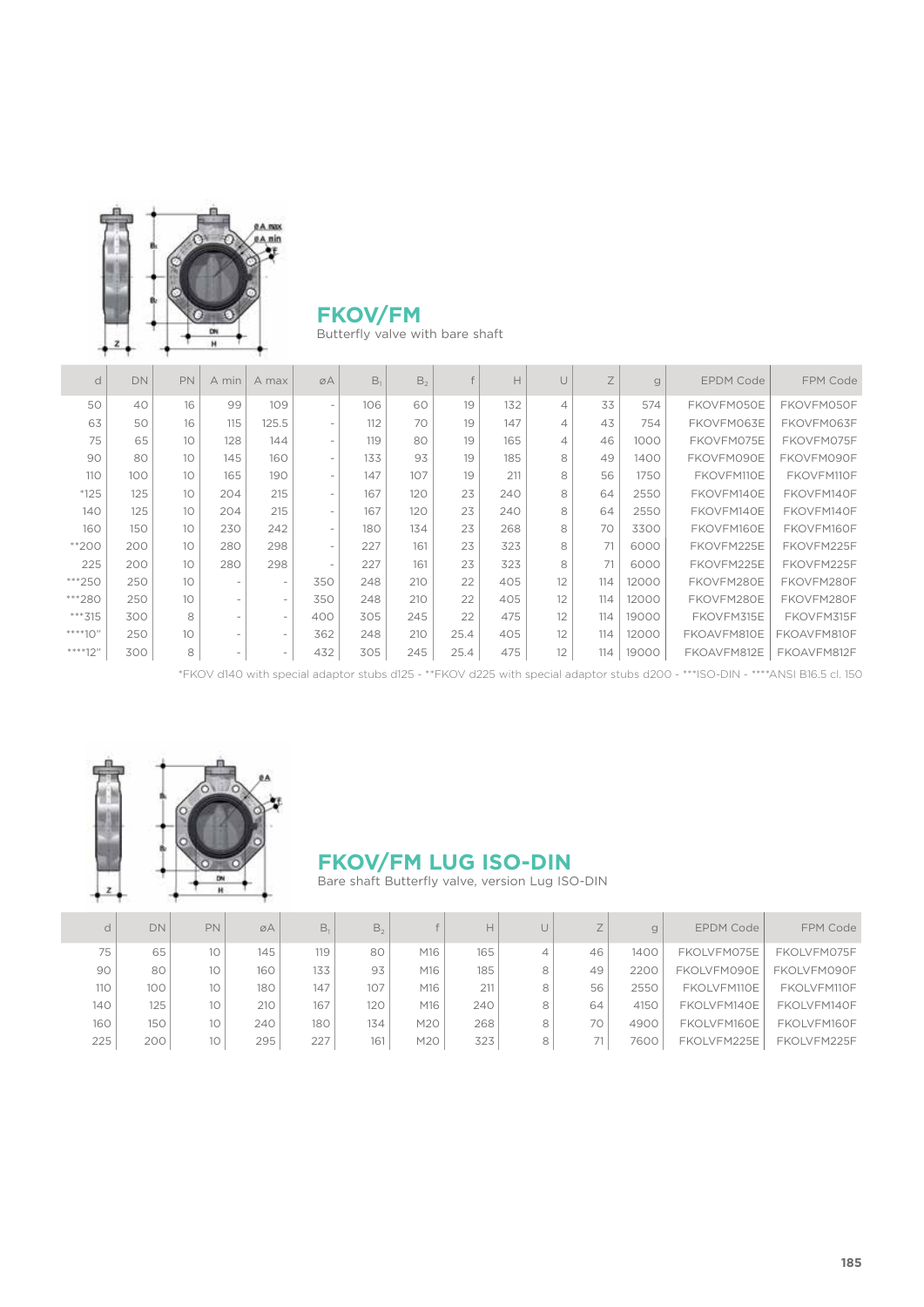

#### **FKOV/FM LUG ANSI**

Bare shaft Butterfly valve, version Lug ANSI

| d               | DN  | PN. | ØA    | B.  | B <sub>2</sub> |      | Н   |    | $\rightarrow$ | $\alpha$ | <b>EPDM Code</b> | FPM Code     |
|-----------------|-----|-----|-------|-----|----------------|------|-----|----|---------------|----------|------------------|--------------|
| 2"1/2           | 65  | 10  | 145   | 119 | 80             | 5/8" | 165 | 4  | 46            | 1400     | FKOALVFM212E     | FKOALVFM212F |
| $\mathcal{Z}''$ | 80  | 10  | 160   | 133 | 93             | 5/8" | 185 | 8  | 49            | 2200     | FKOALVFM300E     | FKOALVFM300F |
| 4"              | 100 | 10  | 180   | 147 | 107            | 5/8" | 211 | 8  | 56            | 2550     | FKOALVFM400E     | FKOALVFM400F |
| 5"              | 125 | 10  | 210   | 167 | 120            | 3/4" | 240 | 8  | 64            | 4150     | FKOALVFM500E     | FKOALVFM500F |
| 6"              | 150 | 10  | 240   | 180 | 134            | 3/4" | 268 | 8  | 70            | 4900     | FKOALVFM600E     | FKOALVFM600F |
| 8"              | 200 | 10  | 295   | 227 | 161            | 3/4" | 323 | 8  | 71            | 7600     | FKOALVFM800E     | FKOALVFM800F |
| 10"             | 250 | 6   | 362   | 248 | 210            | 7/8" | 405 | 12 | 114           | 16800    | FKOALVFM810E     | FKOALVFM810F |
| 12"             | 300 | 6   | 431.8 | 305 | 245            | 7/8" | 475 | 12 | 114           | 23800    | FKOALVFM812E     | FKOALVFM812F |



### **FKOV/RM**

Gearbox operated Butterfly valve

| d        | DN  | PN | $\forall$<br>min | $\forall$<br>max | ØA  | B <sub>2</sub> | B <sub>c</sub> | $B_{6}$ | G  | G,  | G, | $G_z$ | $\mathsf{H}$ | $\cup$         | Ζ   | g     | <b>EPDM Code</b> | FPM Code    |
|----------|-----|----|------------------|------------------|-----|----------------|----------------|---------|----|-----|----|-------|--------------|----------------|-----|-------|------------------|-------------|
| 50       | 40  | 16 | 99               | 109              |     | 60             | 161            | 133     | 48 | 135 | 39 | 125   | 132          | $\overline{4}$ | 33  | 1974  | FKOVRM050E       | FKOVRM050F  |
| 63       | 40  | 16 | 115              | 125.2            |     | 70             | 167            | 139     | 48 | 135 | 39 | 125   | 147          | 4              | 43  | 2154  | FKOVRM063E       | FKOVRM063F  |
| 75       | 65  | 10 | 128              | 144              |     | 80             | 174            | 146     | 48 | 135 | 39 | 125   | 165          | $\overline{4}$ | 46  | 2400  | FKOVRM075E       | FKOVRM075F  |
| 90       | 80  | 10 | 145              | 160              |     | 93             | 188            | 160     | 48 | 135 | 39 | 125   | 185          | 8              | 49  | 2800  | FKOVRM090E       | FKOVRM090F  |
| 110      | 100 | 10 | 165              | 190              |     | 107            | 202            | 174     | 48 | 135 | 39 | 125   | 211          | 8              | 56  | 3150  | FKOVRM110E       | FKOVRM110F  |
| $*125$   | 125 | 10 | 204              | 215              |     | 120            | 222            | 194     | 48 | 144 | 39 | 200   | 240          | 8              | 64  | 4450  | FKOVRM140E       | FKOVRM140F  |
| 140      | 125 | 10 | 204              | 215              |     | 120            | 222            | 194     | 48 | 144 | 39 | 200   | 240          | 8              | 64  | 4450  | FKOVRM140E       | FKOVRM140E  |
| 160      | 150 | 10 | 230              | 242              |     | 134            | 235            | 207     | 48 | 144 | 39 | 200   | 268          | 8              | 70  | 5200  | FKOVRM160E       | FKOVRM160F  |
| $*200$   | 200 | 10 | 280              | 298              |     | 161            | 287            | 256     | 65 | 204 | 60 | 200   | 323          | 8              | 71  | 9300  | FKOVRM225E       | FKOVRM225F  |
| 225      | 200 | 10 | 280              | 298              |     | 161            | 287            | 256     | 65 | 204 | 60 | 200   | 323          | 8              | 71  | 9300  | FKOVRM225E       | FKOVRM225F  |
| $***250$ | 250 | 10 |                  |                  | 350 | 210            | 317            | 281     | 88 | 236 | 76 | 250   | 405          | 12             | 114 | 18600 | FKOVRM280E       | FKOVRM280F  |
| ***280   | 250 | 10 |                  |                  | 350 | 210            | 317            | 281     | 88 | 236 | 76 | 250   | 405          | 12             | 114 | 18600 | FKOVRM280E       | FKOVRM280F  |
| $***315$ | 300 | 8  |                  |                  | 400 | 245            | 374            | 338     | 88 | 236 | 76 | 250   | 475          | 12             | 114 | 25600 | FKOVRM315E       | FKOVRM315F  |
| $***10"$ | 250 | 10 |                  |                  | 362 | 210            | 317            | 281     | 88 | 236 | 76 | 250   | 405          | 12             | 114 | 18600 | FKOAVRM810E      | FKOAVRM810F |
| *****12" | 300 | 8  |                  |                  | 432 | 245            | 374            | 338     | 88 | 236 | 76 | 250   | 475          | 12             | 114 | 25600 | FKOAVRM812E      | FKOAVRM812F |

\*FKOV d140 with special adaptor stubs d125 - \*\*FKOV d225 with special adaptor stubs d200 - \*\*\*ISO-DIN - \*\*\*\*ANSI B16.5 cl. 150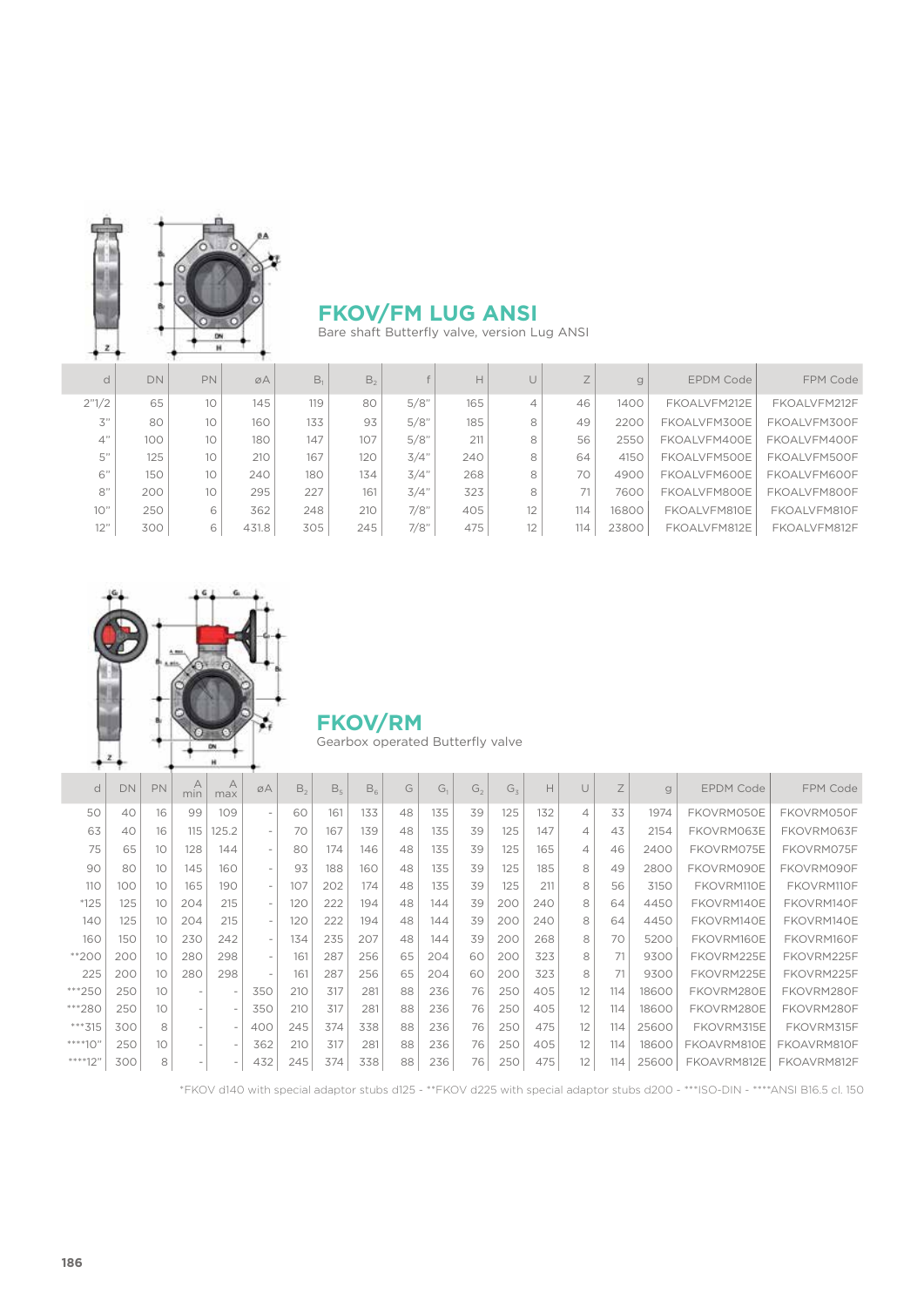

#### **FKOV/RM LUG ISO-DIN**

Gearbox operated Butterfly valve, version Lug ISO-DIN

| d   | <b>DN</b> | PN              | øA  | B <sub>2</sub> | B <sub>5</sub> | B <sub>6</sub> |     | G  | G1  | G <sub>2</sub> | G <sub>z</sub> | Н   |     |    | $\alpha$ | <b>EPDM Code</b> | FPM Code    |
|-----|-----------|-----------------|-----|----------------|----------------|----------------|-----|----|-----|----------------|----------------|-----|-----|----|----------|------------------|-------------|
| 75  | 65        | 10              | 145 | 80             | 174            | 146            | M16 | 48 | 135 | 39             | 125            | 165 |     | 46 | 2800     | FKOLVRM075E      | FKOLVRM075F |
| 90  | 80        | 10              | 160 | 93             | 188            | 160            | M16 | 48 | 135 | 39             | 125            | 185 |     | 49 | 3600     | FKOLVRM090E      | FKOLVRM090F |
| 110 | 00        | 10              | 180 | 107            | 202            | 174            | M16 | 48 | 135 | 39             | 125            | 211 |     | 56 | 3950     | FKOLVRM110E      | FKOLVRM110F |
| 140 | 125       | 10              | 210 | 120            | 222            | 194            | M16 | 48 | 144 | 39             | 200            | 240 |     | 64 | 6050     | FKOLVRM140E      | FKOLVRM140F |
| 160 | 150       | 10              | 240 | 134            | 235            | 207            | M20 | 48 | 144 | 39             | 200            | 268 | 8   |    | 6800     | FKOLVRM160E      | FKOLVRM160F |
| 225 | 200       | 10 <sup>°</sup> | 295 | 161            | 287            | 256            | M20 | 65 | 204 | 60             | 200            | 323 | 200 | 8  | 10900    | FKOLVRM225E      | FKOLVRM225F |



#### **FKOV/RM LUG ANSI**

Gearbox operated Butterfly valve, version Lug ANSI

| d     | DN  | PN | ØA    | B <sub>2</sub> | B <sub>c</sub> | $B_{6}$ |      | G  | G,  | $G_{2}$ | G,  | H   | U         |     | q     | <b>EPDM Code</b> | FPM Code     |
|-------|-----|----|-------|----------------|----------------|---------|------|----|-----|---------|-----|-----|-----------|-----|-------|------------------|--------------|
| 2"1/2 | 65  | 10 | 139.  | 80             | 174            | 146     | 5/8" | 48 | 135 | 39      | 125 | 165 | 4         | 46  | 2800  | FKOALVRM212E     | FKOALVRM212F |
| 3"    | 80  | 10 | 152.4 | 93             | 188            | 160     | 5/8" | 48 | 135 | 39      | 125 | 185 | 8         | 49  | 3600  | FKOALVRM300E     | FKOALVRM300F |
| 4"    | 100 | 10 | 190.5 | 107            | 202            | 174     | 5/8" | 48 | 135 | 39      | 125 | 211 | 8         | 56  | 3950  | FKOALVRM400E     | FKOALVRM400F |
| 5"    | 125 | 10 | 215.9 | 120            | 222            | 194     | 3/4" | 48 | 144 | 39      | 200 | 240 | 8         | 64  | 6050  | FKOALVRM500E     | FKOALVRM500F |
| 6"    | 150 | 10 | 241.3 | 134            | 235            | 207     | 3/4" | 48 | 144 | 39      | 200 | 268 | 8         | 70  | 6800  | FKOALVRM600E     | FKOALVRM600F |
| 8"    | 200 | 10 | 298.4 | 161            | 287            | 256     | 3/4" | 65 | 204 | 60      | 200 | 323 | 8         |     | 10900 | FKOALVRM800E     | FKOALVRM800F |
| 10"   | 250 |    | 362   | 210            | 317            | 281     | 7/8" | 88 | 236 | 76      | 250 | 405 | 12        | 114 | 23400 | FKOALVRM810E     | FKOALVRM810F |
| 12"   | 300 | 6  | 431.8 | 245            | 374            | 338     | 7/8" | 88 | 236 | 76      | 250 | 475 | $12^{12}$ | 114 | 30400 | FKOALVRM812E     | FKOALVRM812F |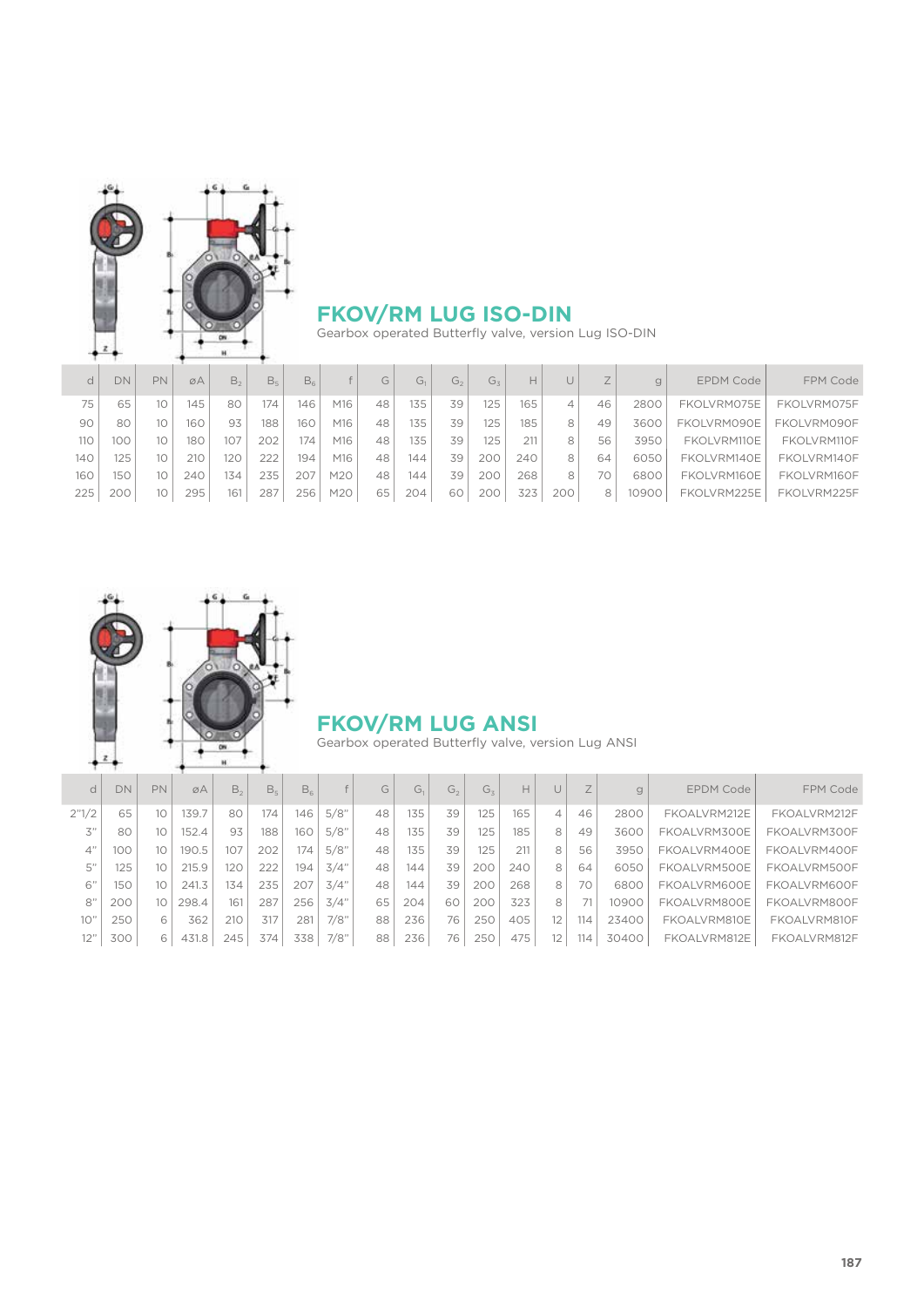# ACCESSORIES

#### **FK MS**

The MS kit lets you install a limit switch with electromechanical or inductive micro switches on a manual FK/LM valve to remotely signal the valve position (open-closed). The kit can be assembled on the valve even if already installed on the system.



| <b>DN</b> | B <sub>2</sub> | B <sub>x</sub> | $C_1$ | Protection  | Code<br>electromechani-<br>cal | Code<br>inductive | Code<br>Namur |
|-----------|----------------|----------------|-------|-------------|--------------------------------|-------------------|---------------|
| 40        | 60             | 248            | 80    | <b>IP67</b> | <b>FKMSOM</b>                  | <b>FKMSOI</b>     | <b>FKMSON</b> |
| 50        | 70             | 254            | 80    | <b>IP67</b> | <b>FKMSOM</b>                  | <b>FKMSOI</b>     | <b>FKMSON</b> |
| 65        | 80             | 261            | 80    | <b>IP67</b> | <b>FKMSOM</b>                  | <b>FKMSOI</b>     | <b>FKMSON</b> |
| 80        | 93             | 275            | 80    | <b>IP67</b> | FKMS1M                         | FKMS1I            | <b>FKMS1N</b> |
| 100       | 107            | 289            | 80    | <b>IP67</b> | FKMS1M                         | FKMS1I            | <b>FKMS1N</b> |
| 125       | 120            | 309            | 80    | <b>IP67</b> | FKMS1M                         | FKMS1I            | <b>FKMS1N</b> |
| 150       | 134            | 322            | 80    | <b>IP67</b> | FKMS1M                         | FKMS1I            | <b>FKMS1N</b> |
| 200       | 161            | 369            | 80    | <b>IP67</b> | FKMS2M                         | FKMS2I            | FKMS2N        |





Electromechanical and a metal inductive and a metal inductive Namur



#### **LSE**

Customisation and label printing set for Easyfit handle made up of precut adhesive sheets and software for guided label creation.

| DN  | Code   |
|-----|--------|
| 40  | LSE040 |
| 50  | LSE040 |
| 65  | LSE040 |
| 80  | LSE040 |
| 100 | LSE040 |
| 125 | LSE040 |
| 150 | LSE040 |
| 200 | LSE040 |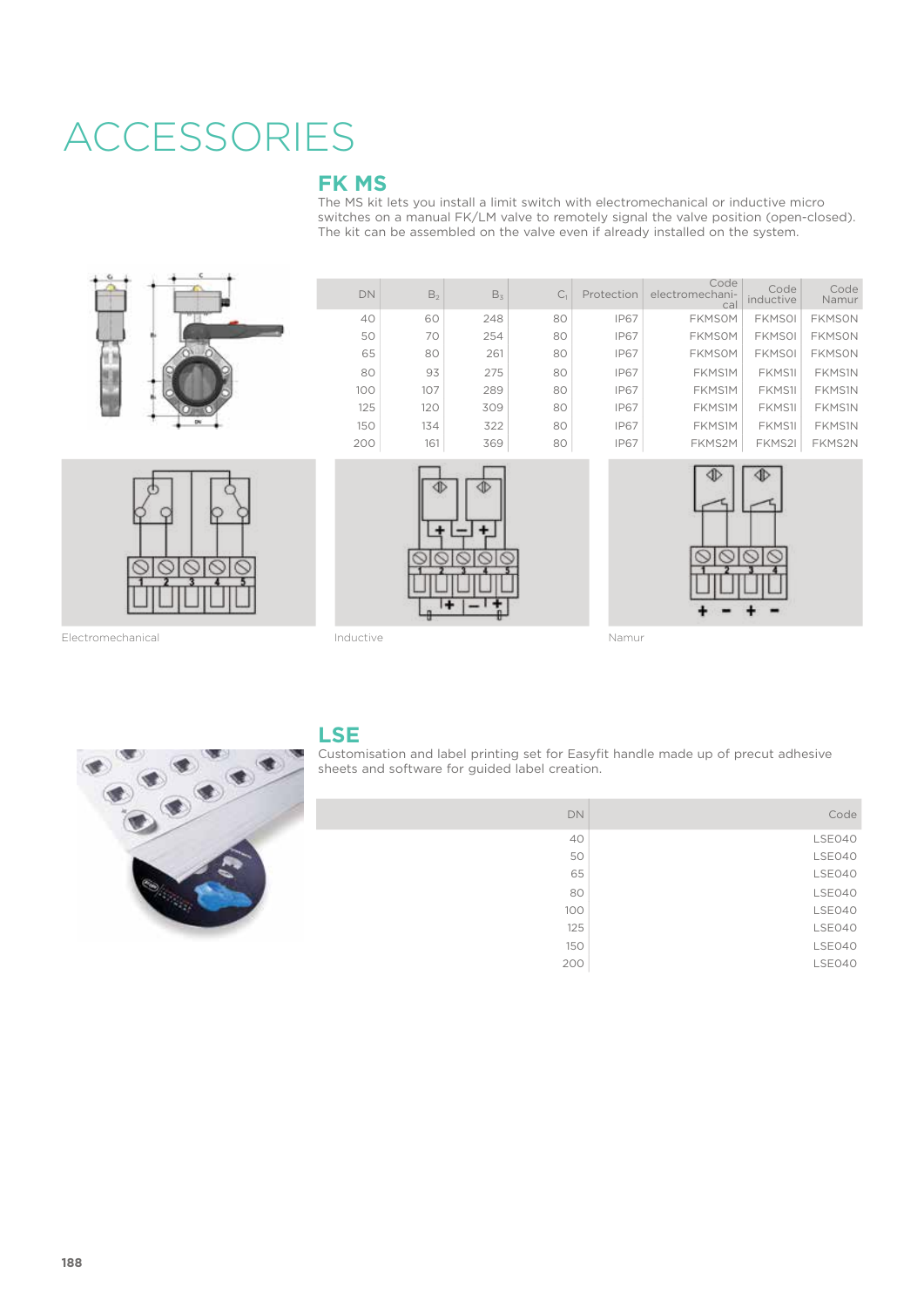

#### **ACTUATOR MOUNTING FLANGE**

The valve can be equipped with standard pneumatic or electric actuators and gearbox for heavy-duty operations, using a flange in PP-GR reproducing the drilling pattern provided for by standard ISO 5211.

| <b>DN</b> | J              | P           | Ø              |    | $\mathbf Q$ |
|-----------|----------------|-------------|----------------|----|-------------|
| 40        | 7              | 50          | F 05           | 12 | 11          |
| 50        | 7              | 50          | F 05           | 12 | 11          |
| 65        | 7/9            | 50/70       | F 05/F 07      | 12 | 11          |
| 80        | 9              | 70          | F 07           | 16 | 14          |
| 100       | $\overline{9}$ | 70          | F 07           | 16 | 14          |
| 125       | 9              | 70          | F 07           | 19 | 17          |
| 150       | 9              | 70          | F 07           | 19 | 17          |
| 200       | 11             | 102         | F 10           | 24 | 22          |
| 200       | 11             | 102         | F 10           | 24 | 22          |
| 250       | 11/13/17       | 102/125/140 | F 10/F 12/F 14 | 29 | 27          |
| 300       | 11/13/17       | 102/125/140 | F 10/F 12/F 14 | 29 | 27          |

## USTOMISATION

The FK valve is equipped with the customisable Labelling System.

This system lets you create special labels to insert in the handle. This makes it extremely easy to apply company logos, identification serial numbers or service information such as, for example, the valve function in the system, the transported fluid, but also specific information for customer service, such as the customer name or installation date or location on the valves.

The specific LCE module is a standard supply and is made up of a rigid transparent water-resistant PVC plug (A-C) and white tag holder (B) made of the same material, one side of which bears the FIP logo (fig. 1).

The tag holder, inserted in the plug, can be removed and, once overturned, used for customisation by applying labels printed with the software supplied with the LSE set.

Proceed as follows to apply the label on the valve:

- 1) Remove the upper part of the transparent plug (A) rotating it counter-clockwise as indicated by the word "Open" on the plug and remove it.
- 2) Extract the tag holder from its housing on the lower part of the plug (C)
- 3) Apply the adhesive label on the holder (B) to align the profiles matching the tab position.
- 4) Reinsert the tag holder in its housing at the bottom of the plug
- 5) Reposition the top of the plug in the housing rotating it clockwise; this way the label is protected against the elements.

Fig. 1





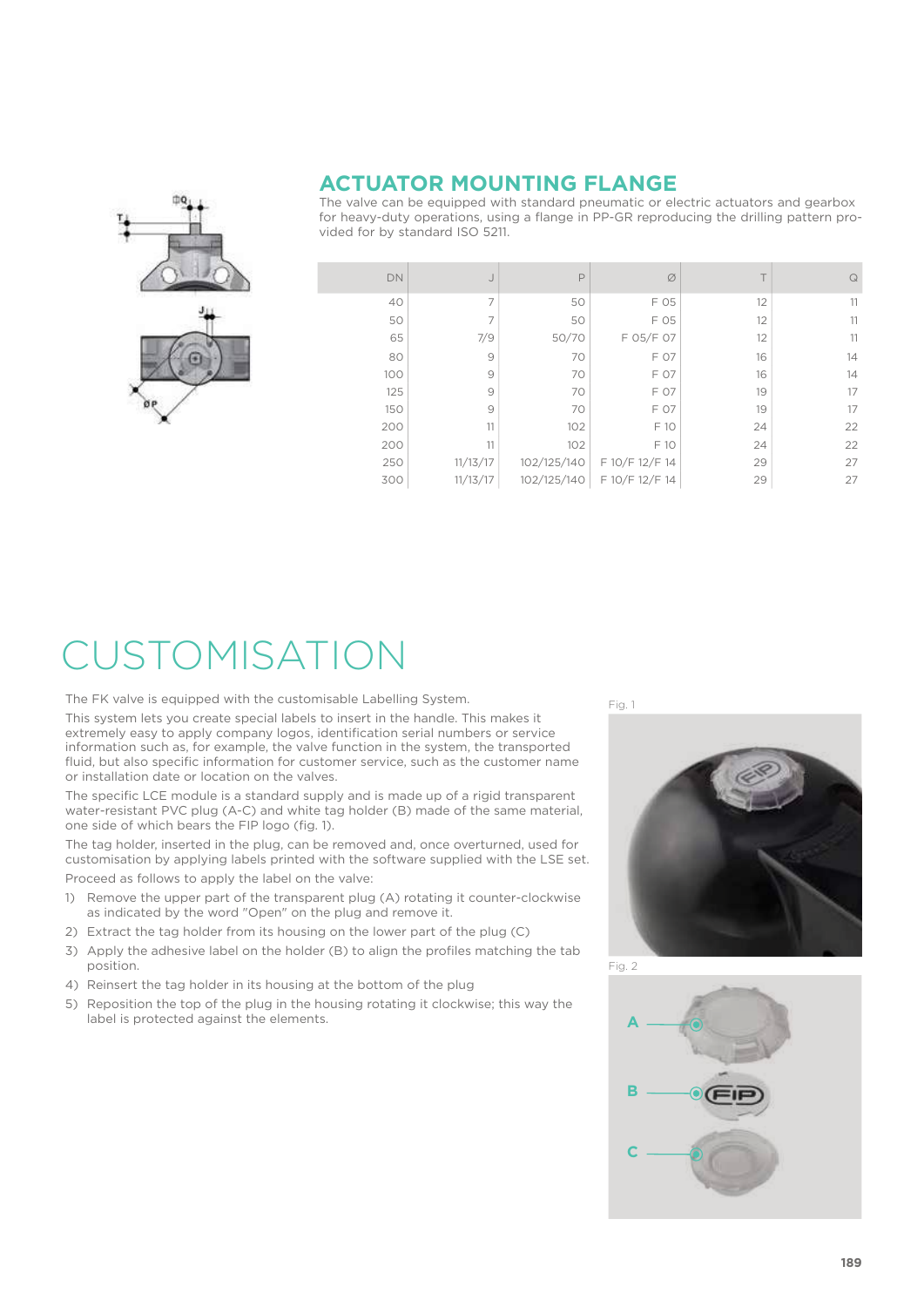# COMPONENTS

#### **EXPLODED VIEW DN 40÷50**



The material of the component and the quantity supplied are indicated between brackets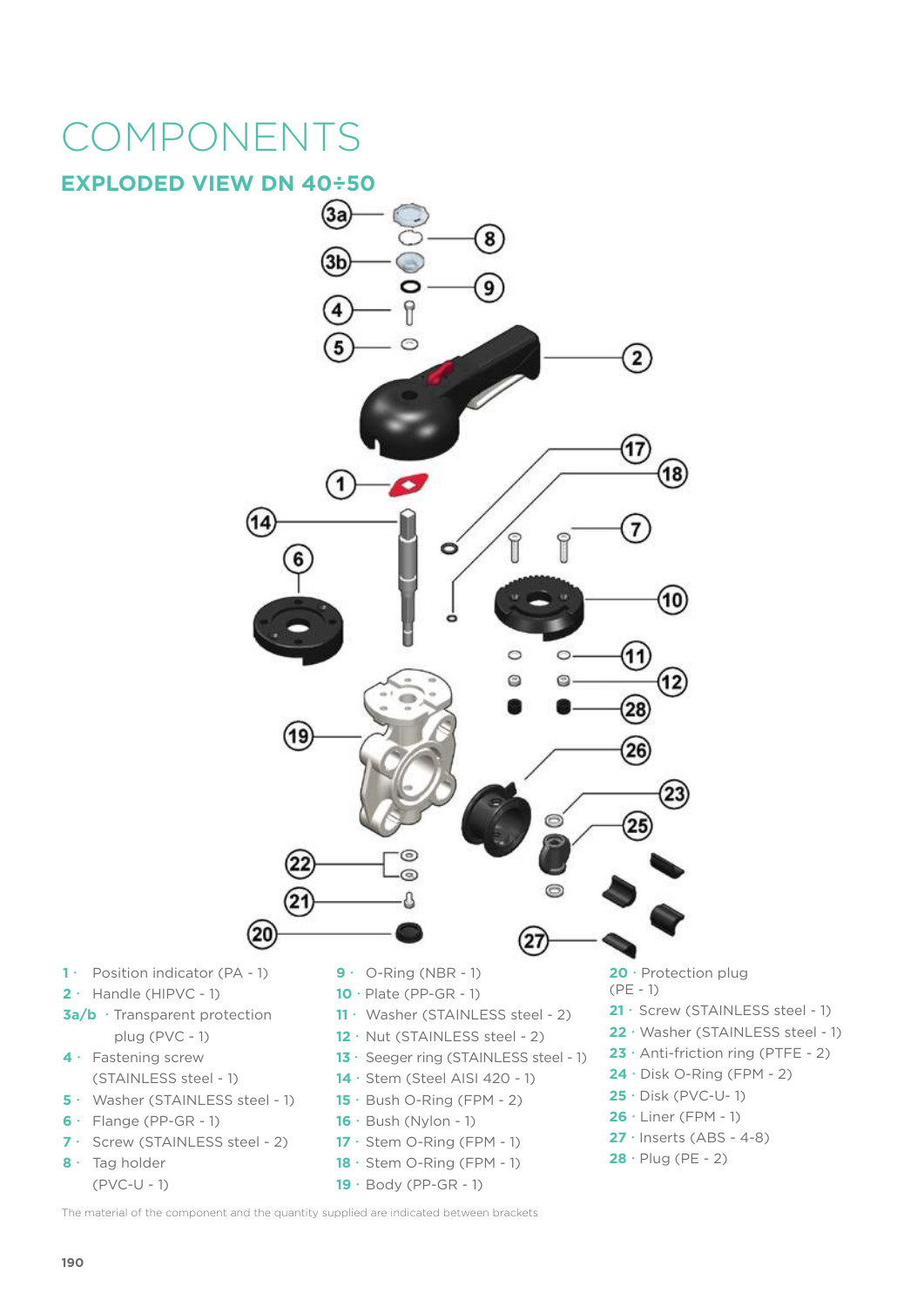#### **EXPLODED VIEW DN 65÷200**



- (STAINLESS steel 1)
- **5 ·** Washer (STAINLESS steel 1)
- $6 \cdot$  Flange (PP-GR 1)
- 7 · Screw (STAINLESS steel 2)
- 8 · Tag holder (PVC-U - 1)
- **14** · Stem (Steel AISI 420 1)
- **15**  $\cdot$  Bush O-Ring (FPM 2)
- **16** · Bush (Nylon 1)
- **17** · Stem O-Ring (FPM 1)
- **18** · Stem O-Ring (FPM 1)
- **20**  $\cdot$  Protection plug (PE 1)
- 21 · Screw (STAINLESS steel 1)
- 22 · Washer (STAINLESS steel 1)
- $23 \cdot$  Anti-friction ring (PTFE 2)
- **24** · Disk O-Ring (FPM 2)
- $25 \cdot$  Disk (PVC-U 1)
- **26** x Liner (FPM 1)
- **27** · Inserts (ABS 4-8)
- $28 \cdot$  Plug (PE 2)

The material of the component and the quantity supplied are indicated between brackets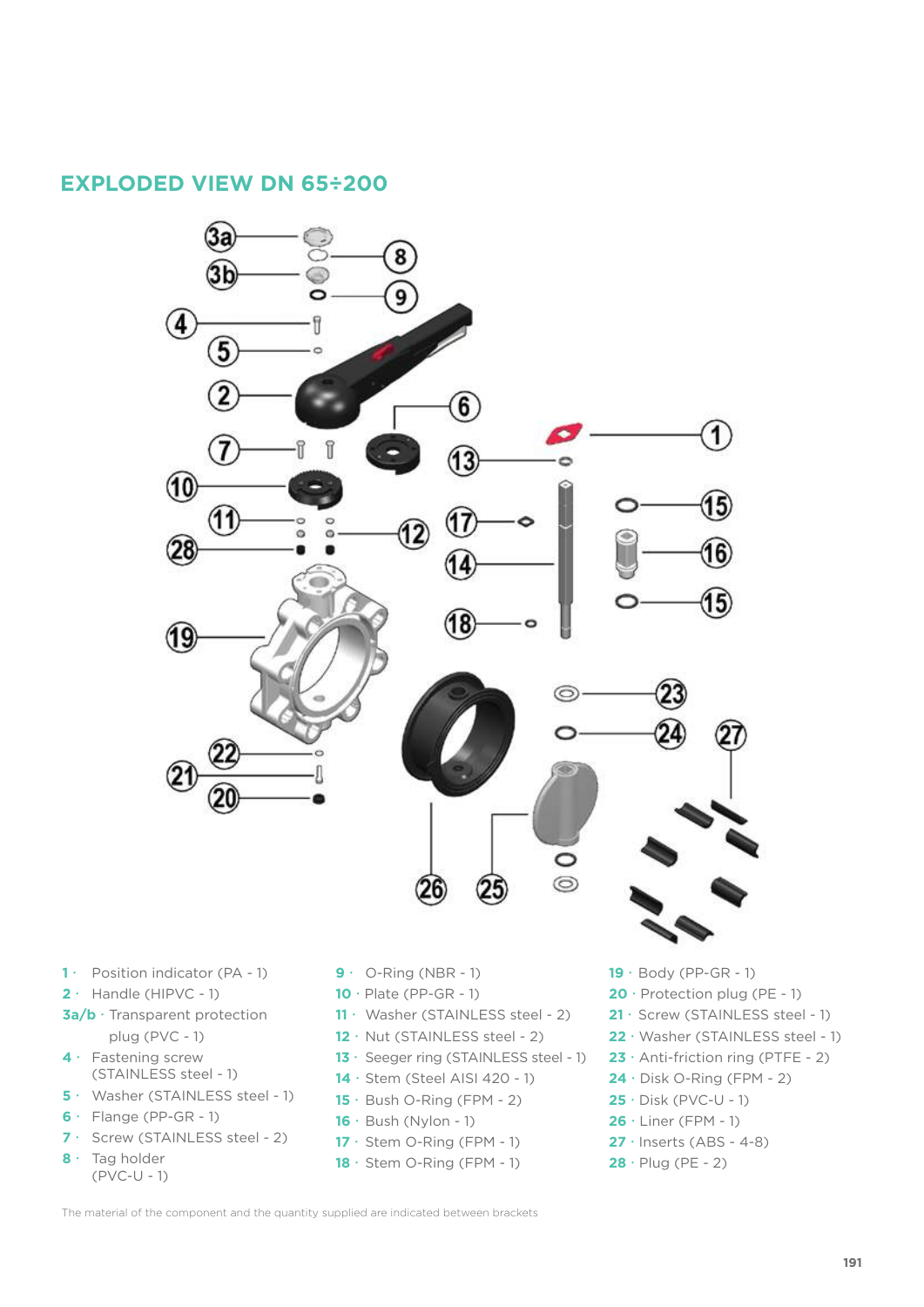#### **EXPLODED VIEW DN 250÷300**



- $1 \cdot$  Body (PP-GR 1)
- 2 · Washer (STAINLESS steel 1)
- $3 \cdot$  Bush (PP 1)
- $4 \cdot$  Bush O-Ring (FPM 4)
- $5 \cdot$  Bush (PP 2)
- $6 \cdot$  Washer (PTFE 2)
- $7 \cdot$  Liner (FPM 1)
- **8**  $\cdot$  Anti-friction ring (PTFE 2)
- $9 \cdot$  Disk O-Ring (FPM 2)
- $10 \cdot$  Disk (PVC-U 1)
- 11 · Washer (STAINLESS steel 2)
- 12 · Washer (STAINLESS steel 1)
- **13**  $\cdot$  Protection plug (PE 1)
- 14 · Screw (STAINLESS steel 1)
- 15 · Washer (STAINLESS steel 1)
- **16** · Stem (Steel AISI 420 1)
- **17**  $\cdot$  Stem O-Ring (FPM 2)
- 18 · Seeger ring (STAINLESS steel - 1)  $19 \cdot$  O-Ring (FPM - 2)

The material of the component and the quantity supplied are indicated between brackets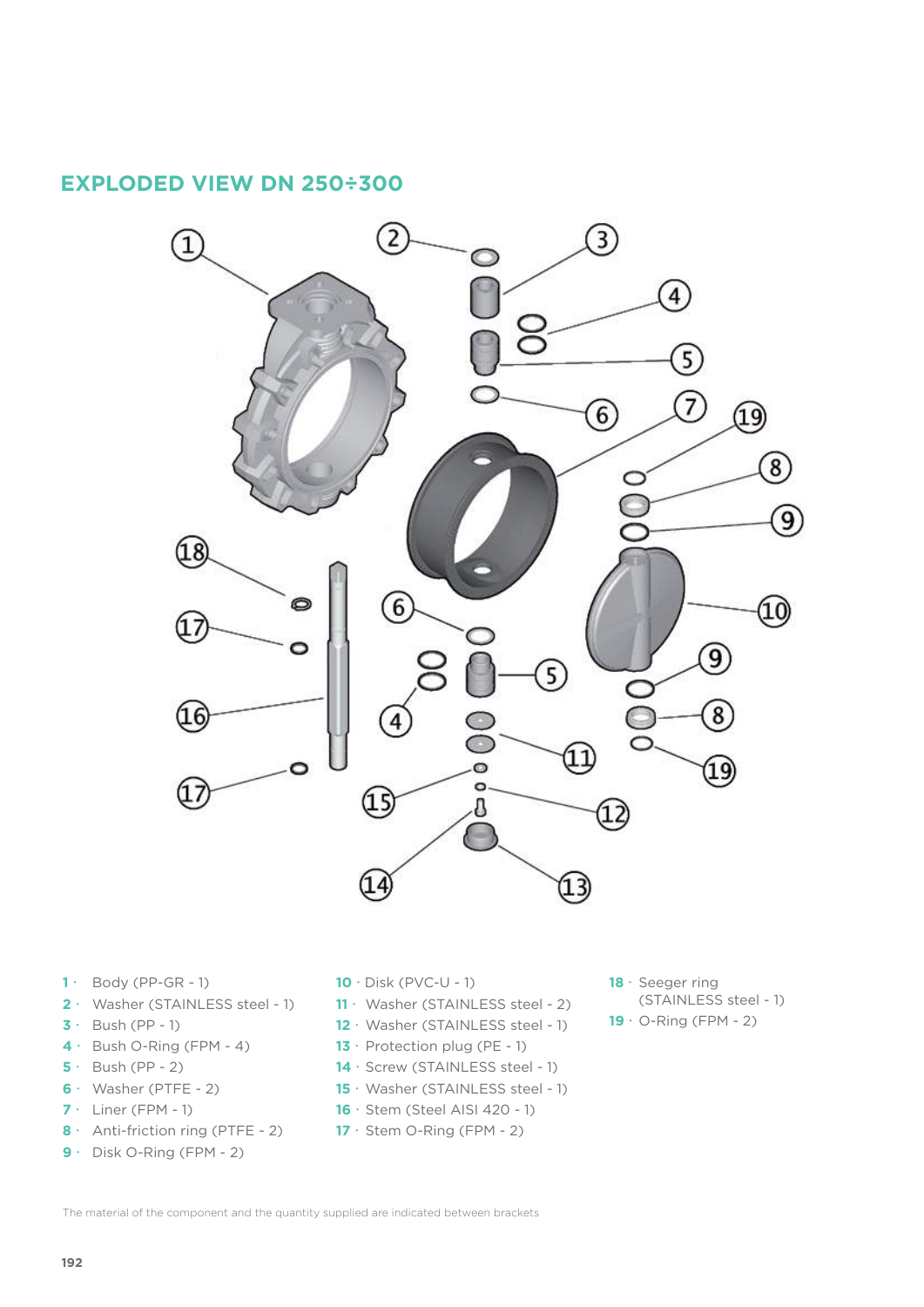### **DISMOUNTING MOUNTING**

#### **DN 40÷200**

- 1) Remove the LCE module consisting of the rigid transparent PVC plug (3a-3b) and white tag holder (8) and remove screw (2) and washer (3) (fig.3).
- 2) Remove the handle (2).
- 3) Remove the screws (7) and plate (10) from the body (19).
- 4) Remove the protection plug (20) and screw (21) with the washer (22).
- 5) Extract the stem (14) and disk (25).
- 6) Remove the anti-friction rings (23) and (DN 65÷200 only) O-Rings (24).
- 7) Remove the liner (26) from the body (19).
- 8) Remove the Seeger ring (13) and (DN 65÷200 only) guide bush (16).
- 9) Remove (DN 65÷200 only) the O-Rings (15) and (17, 18).

#### **DN 250÷300**

- 1) Remove the protection plug (13) and screw (14) with the washers (11-15).
- 2) Extract the stem (16) and disk (10).
- 3) Remove the seal (7) from the body (1).
- 4) Remove the Seeger ring (18) and guide bushes (5-3) with washer (2).
- 5) Extract the lower bush (5).
- 6) Remove O-Rings (4) and (17).

#### **DN 40÷200**

- 1) Place the liner (26) on the body (19).
- 2) Insert the O-Rings (17) and (18) on the stem (14).
- 3) Insert the O-Rings (15) on the guide bush (16) and the bush on the stem. Lock the bush using the Seeger ring (13).
- 4) Position the O-Rings (24) and then the anti-friction rings (23) on the disk (25) and the disk inside the body, after having lubricated the liner (26).
- 5) Insert the through stem (14) in the body (19) and disk (25).
- 6) Tighten screw (21) with washer (22) and insert the protection plug (20).
- 7) Position the plate (10) on the body (19) and tighten screws (7).
- 8) Position the handle (2) on the stem (14).
- 9) Tighten screw (4) with washer (5) and replace the LCE module consisting of the rigid transparent PVC plug (3a-3b) and white tag holder (8).

#### **DN 250÷300**

- 1) Place the liner (7) on the body (1).
- 2) Insert the O-Rings (4) and washer (6) on bushes (5).
- 3) Insert the O-Rings (17) on the stem (16); insert the upper bush (5), bush (3), washer (2) on the stem and fix them with Seeger ring (18).
- 4) Insert the seals (19-9) on the antifriction washers (8).
- 5) Position the washers (8) in the seatings on the disk (10), and the disk inside the body (1) after having lubricated the liner (7).
- 6) Insert the through stem (16) in the body and disk.
- 7) Position the lower bush (5) from below.
- 8) Tighten screws (14) with washers (11-15) and insert the protection plug (13).



**Note:** during assembly operations, it is advisable to lubricate the rubber seals. Mineral oils are not recommended for this task as they react aggressively with EPDM rubber.

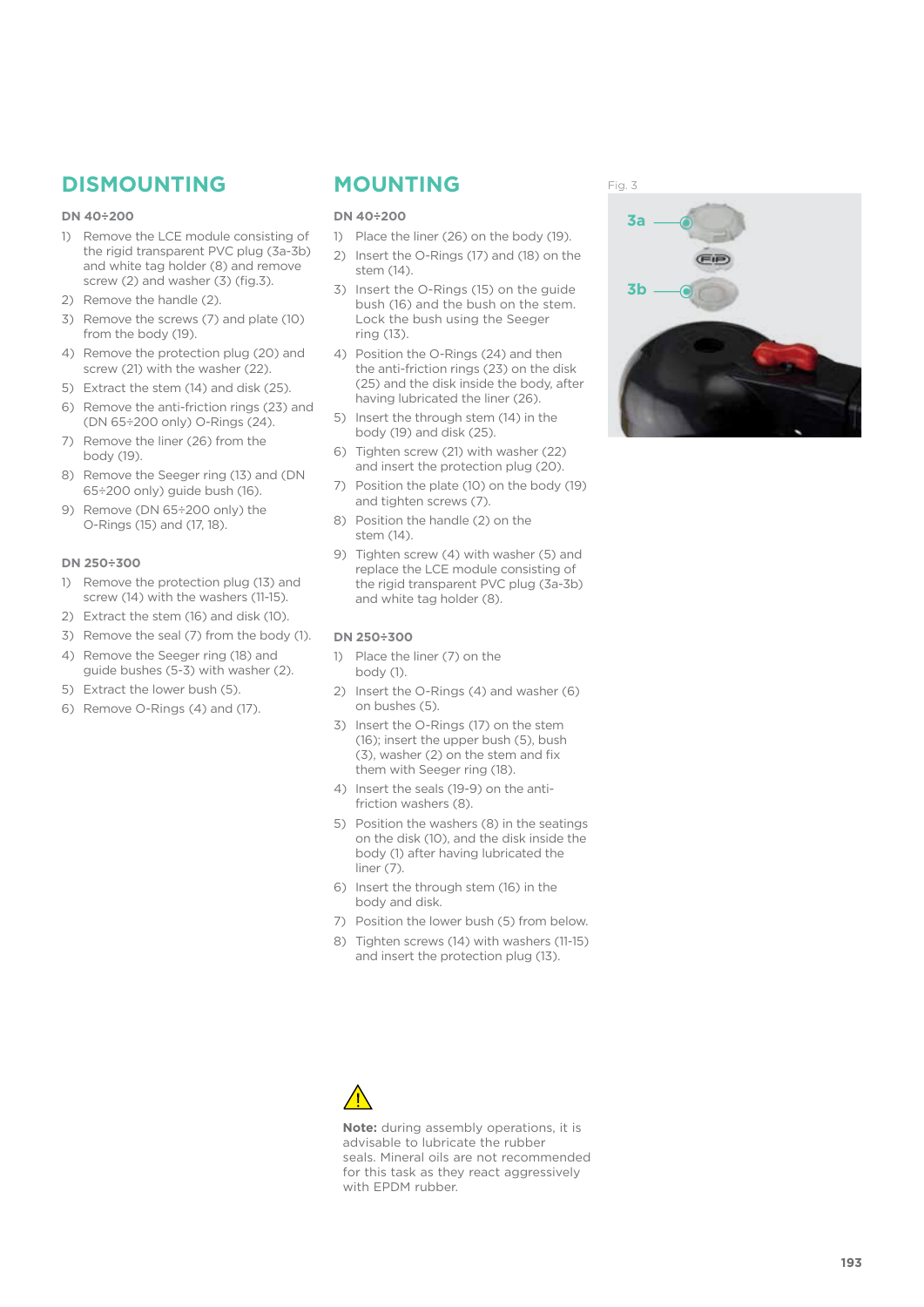# INSTALLATION

### **JOINTS JOINTS**



Before proceeding with the installation of the stubs, check that the bore of the fittings has sufficient clearance to allow the valve disk to open correctly.

Also check the maximum coupling distance for the liner. Before proceeding with the installation of the FK valve, check that the bore of the stub allows the correct opening of the disk.

| DN  | I min.   |
|-----|----------|
| 40  | 25       |
| 50  | 28       |
| 65  | 47       |
| 80  | 64<br>84 |
| 100 |          |
| 125 | 108      |
| 150 | 134      |
| 200 | 187      |
| 250 | 225      |
| 300 | 280      |

To install on PVC-U stubs, check the valve-stub-flange couplings in the following table.

|          | d   | <b>DN</b> | 50<br>40 | 63<br>50 | 75<br>65 | 90<br>80 | 110<br>100 | 125<br>100 | 140<br>125 | 160<br>150 | 180<br>150 | 200<br>200 | 225<br>200 | 250<br>250 | 280<br>250 | 315<br>300 |
|----------|-----|-----------|----------|----------|----------|----------|------------|------------|------------|------------|------------|------------|------------|------------|------------|------------|
|          | 50  | 40        |          |          |          |          |            |            |            |            |            |            |            |            |            |            |
|          | 63  | 50        |          |          |          |          |            |            |            |            |            |            |            |            |            |            |
|          | 75  | 65        |          |          |          |          |            |            |            |            |            |            |            |            |            |            |
|          | 90  | 80        |          |          |          |          |            |            |            |            |            |            |            |            |            |            |
|          | 110 | 100       |          |          |          |          |            |            |            |            |            |            |            |            |            |            |
| FK valve | 140 | 125       |          |          |          |          |            | $\ast$     |            |            |            |            |            |            |            |            |
|          | 160 | 150       |          |          |          |          |            |            |            |            |            |            |            |            |            |            |
|          | 225 | 200       |          |          |          |          |            |            |            |            |            | $***$      |            |            |            |            |
|          | 280 | 250       |          |          |          |          |            |            |            |            |            |            |            |            |            |            |
|          | 315 | 300       |          |          |          |          |            |            |            |            |            |            |            |            |            |            |

Stub with female end for solvent welding according to EN ISO 1452 and DIN 8063- 4 \* With special stub d125 DN125 for FK d140 DN125 and flange d140 DN125 \*\* With special stub d200 DN200 for FK d225 DN200 and flange d225 DN200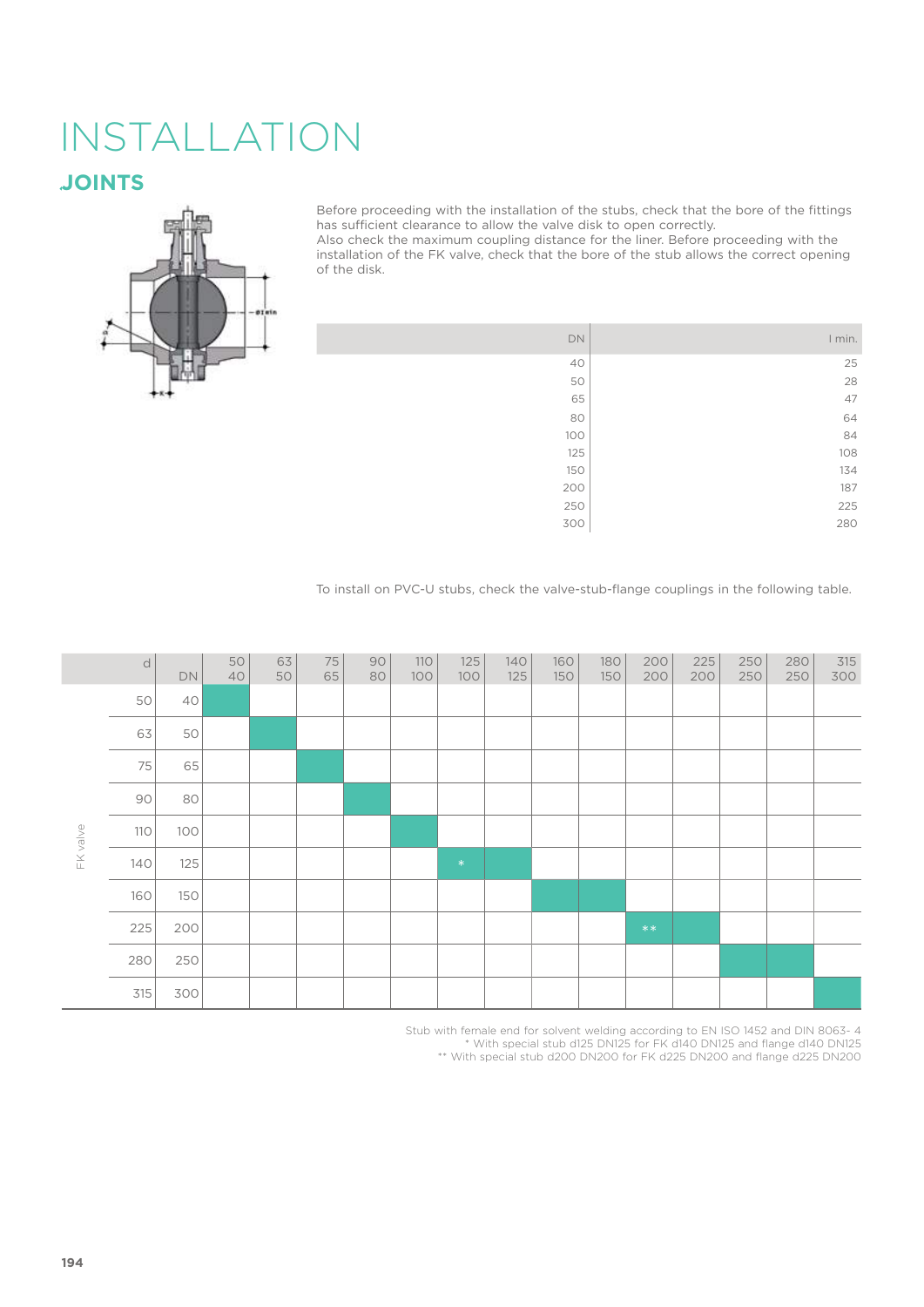For the installation of PP-PE stubs, for butt welding a short spigot or electrofusion/ butt welding a long spigot, check the valve-stub-flange couplings and the K - a chamfer dimensions where necessary according to the different SDR's in the following table.

|          | $\mathsf d$ | DN      | 50<br>40 | 63<br>50 | 75<br>65 | 90<br>80                 | <b>110</b><br>100        | 125<br>100 | 140<br>125               | 160<br>150               | 180<br>150               | 200<br>200                 | 225<br>200               | 250<br>250                            | 280<br>250   | 315<br>300                 |
|----------|-------------|---------|----------|----------|----------|--------------------------|--------------------------|------------|--------------------------|--------------------------|--------------------------|----------------------------|--------------------------|---------------------------------------|--------------|----------------------------|
|          | 50          | 40      |          |          |          |                          |                          |            |                          |                          |                          |                            |                          |                                       |              |                            |
|          | 63          | 50      |          |          |          |                          |                          |            |                          |                          |                          |                            |                          |                                       |              |                            |
|          | 75          | 65      |          |          |          |                          |                          |            |                          |                          |                          |                            |                          |                                       |              |                            |
|          | 90          | 80      |          |          |          |                          |                          |            |                          |                          |                          |                            |                          |                                       |              |                            |
| FK valve | 110         | 100     |          |          |          |                          |                          |            |                          |                          |                          |                            |                          |                                       |              |                            |
|          | 140         | 125     |          |          |          |                          |                          |            |                          |                          |                          |                            |                          |                                       |              |                            |
|          | 160         | 150     |          |          |          |                          |                          |            |                          |                          |                          |                            |                          |                                       |              |                            |
|          | 225         | 200     |          |          |          |                          |                          |            |                          |                          |                          |                            |                          |                                       |              |                            |
|          | 280         | 250     |          |          |          |                          |                          |            |                          |                          |                          |                            |                          |                                       |              |                            |
|          | 315         | 300     |          |          |          |                          |                          |            |                          |                          |                          |                            |                          |                                       |              |                            |
|          |             | 17/17.6 |          |          |          |                          |                          |            |                          |                          |                          | $k = 26.5$<br>$a=20^\circ$ |                          | $k = 15.7$<br>$a=25^\circ$            |              | $k = 13.3$<br>$a=25^\circ$ |
| SDR      |             | 11      |          |          |          |                          |                          |            |                          | $k = 35$<br>$a=20^\circ$ |                          | $k = 35$<br>$a=25^\circ$   | $k = 40$<br>$a=15^\circ$ | $k = 32.5$ $k = 35$<br>$a=25^\circ$   | $a=25^\circ$ | $k = 34.5$<br>$a=25^\circ$ |
|          |             | 7.4     |          |          |          | $k=10$<br>$a = 35^\circ$ | $k=15$<br>$a = 35^\circ$ |            | $k = 20$<br>$a=30^\circ$ | $k = 35$<br>$a=20^\circ$ | $k=15$<br>$a = 35^\circ$ | $k = 40$<br>$a=20^\circ$   | $k = 35$<br>$a=30^\circ$ | $k = 55$<br>$a=30^\circ$ $a=30^\circ$ | $k = 35$     | $k = 65$<br>$a=30^\circ$   |

Short/long spigot stub according to EN ISO 15494 and DIN 16962/16963 and flange

#### **POSITIONING THE INSERTS**



Place the inserts in the holes according to the positions indicated in the table, from the side corresponding to the letters D and DN in order to facilitate the insertion of the stud-bolts and the coupling with the flanges (DN 40 ÷ 200). The self-centring inserts must be inserted in the guides in the slots in the valve body on the side with the writing, with the writing facing upwards, and positioned according to the type of flange drilling, as indicated in the following table:

| <b>DN</b>     | <b>DIN 2501 PN6.</b><br>EN 1092-1.<br>BS 4504 PN6.<br><b>DIN 8063 PN6</b> | DIN 2501 PN10/16.<br>EN 1092-1. BS 4504<br>PN 10/16, DIN 8063<br>PN 10/16. EN ISO<br>15493. EN ISO 1452 | <b>BS10</b><br>table A-D-E<br>Spec D-E | <b>BS1560</b><br>cl.150.<br><b>ANSI B16.5</b><br>$c1.150*$ | JISB<br>2220<br>K <sub>5</sub> | <b>JIS</b><br>2211<br>$K10**$ |
|---------------|---------------------------------------------------------------------------|---------------------------------------------------------------------------------------------------------|----------------------------------------|------------------------------------------------------------|--------------------------------|-------------------------------|
| <b>DN 40</b>  | Pos. 1                                                                    | Pos. 2                                                                                                  | Pos. 1                                 | Pos. 1                                                     | Pos. 1                         |                               |
| <b>DN 50</b>  | Pos. 1                                                                    | Pos. 2                                                                                                  | Pos. 1                                 |                                                            | N/A                            |                               |
| <b>DN 65</b>  | Pos. 1                                                                    | Pos. 2                                                                                                  | Pos. 1                                 | Pos. 2                                                     | Pos. 1                         | Pos. 2                        |
| <b>DN 80</b>  | Pos. 1                                                                    | Pos. 2                                                                                                  | Pos. 1                                 | Pos. $2$                                                   | Pos. 1                         | Pos. 1                        |
| <b>DN 100</b> | Pos. 1                                                                    | Pos. 2                                                                                                  | Pos. 1                                 | Pos. 2                                                     | Pos. 1                         | Pos. 1                        |
| <b>DN 125</b> | Pos. 1                                                                    | Pos. 2                                                                                                  | Pos. 1                                 | Pos. 2                                                     | Pos. 1                         |                               |
| <b>DN 150</b> | Pos. 1                                                                    | Pos. 2                                                                                                  | Pos. 1                                 | Pos. 2                                                     | Pos. 1                         | Pos. 2                        |
| <b>DN 200</b> | Pos. 1                                                                    | PN 10 Pos. 2                                                                                            | Pos. 2                                 | Pos. 2                                                     | Pos. 1                         | N/A                           |

\* DN 50 without inserts

\*\* DN 40, 50, 125 without inserts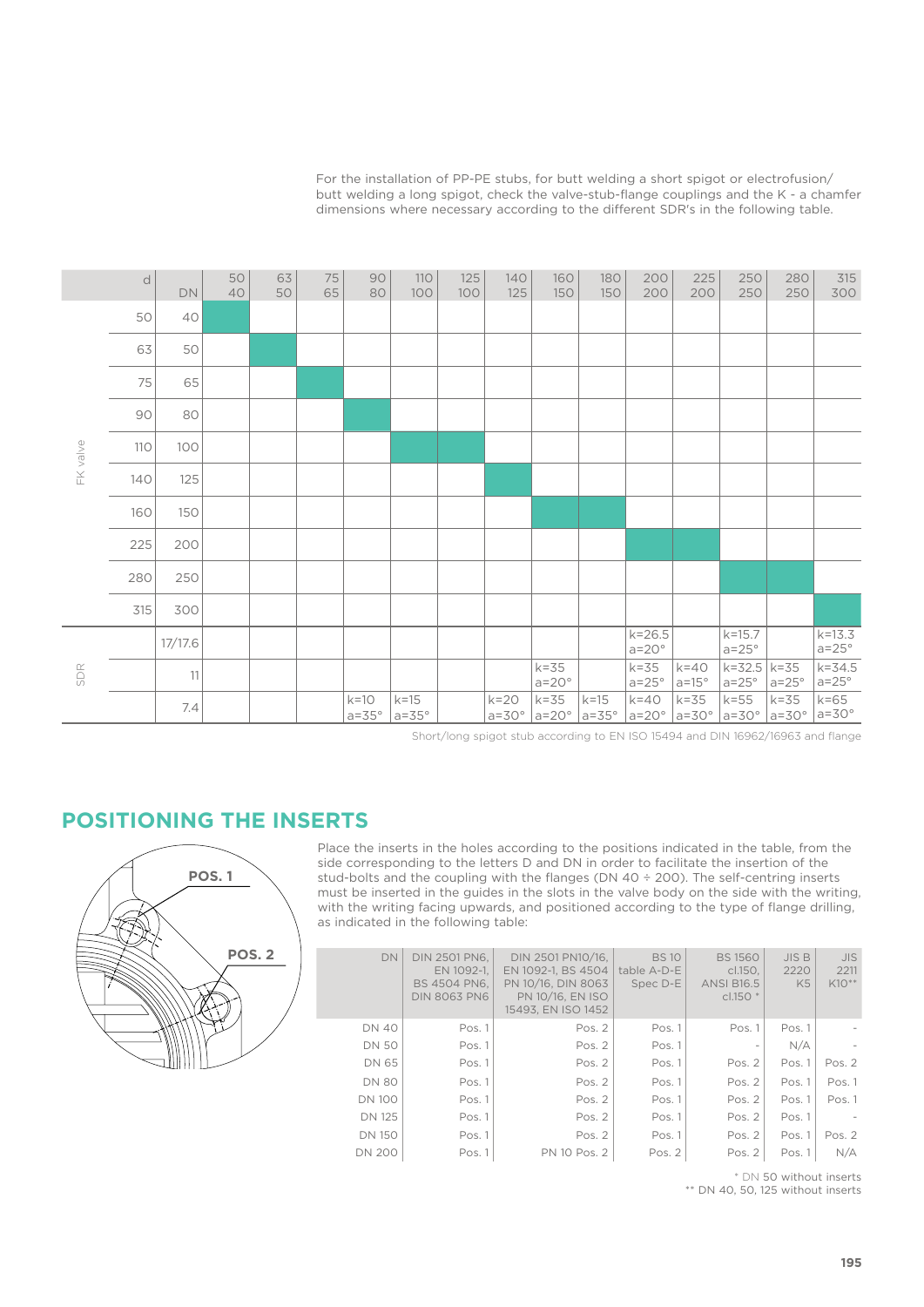#### **POSITIONING THE VALVE**

Position the valve between two flanged stubs, taking care to respect the installation tolerances Z. It is advisable to always install the valve with the disk partially closed (it must not exit the body) and avoid any misalignment of the flanges, as this would cause leaks.

Where possible comply with the following requirements:

- Conveying dirty fluids: position the valve with the stem inclined at an angle of 45° to the pipe support plane.

- Conveying fluids with sediment: position the valve with the stem parallel to the pipe support plane.

- Conveying clean fluids: position the valve with the stem perpendicular to the pipe support plane.

#### **TIGHTENING THE STUD-BOLTS**



Before tightening the stud-bolts, it is advisable to open the disk in order to prevent damage to the seal. Tighten the stud-bolts in a uniform manner, in the order indicated in the figure, to the nominal operating torque value indicated in the table. The stud-bolts do not need to be excessively tightened in order to produce a perfect hydraulic seal. Overtightening could adversely affect the operating torque of the valve.



| DN  | L min.  | $*Nm$ |
|-----|---------|-------|
| 40  | M16x150 | 9     |
| 50  | M16x150 | 12    |
| 65  | M16x170 | 15    |
| 80  | M16x180 | 18    |
| 100 | M16x180 | 20    |
| 125 | M16x210 | 35    |
| 150 | M20x240 | 40    |
| 200 | M20x260 | 55    |
| 250 | M20x310 | 70    |
| 300 | M20x340 | 70    |

\* Tightening torques for nuts and bolts on flanged unions with backing rings. Values required to obtain the hydraulic test seal (1.5xPN at 20°C) (new or lubricated nuts and bolts)

#### **HANDLE LOCK**



Thanks to the multifunctional handle and the red manoeuvre button on the lever, you can perform a 0°-90° manoeuvre and a graduated manoeuvre by means of the 10 intermediate positions and a stop lock: the handle can be locked in each of the 10 positions by simply pressing the Free-lock button. A padlock can also be installed on the handle to protect the system against tampering.

The valve is two-way and can be installed in any position. It can also be installed at end line or tank.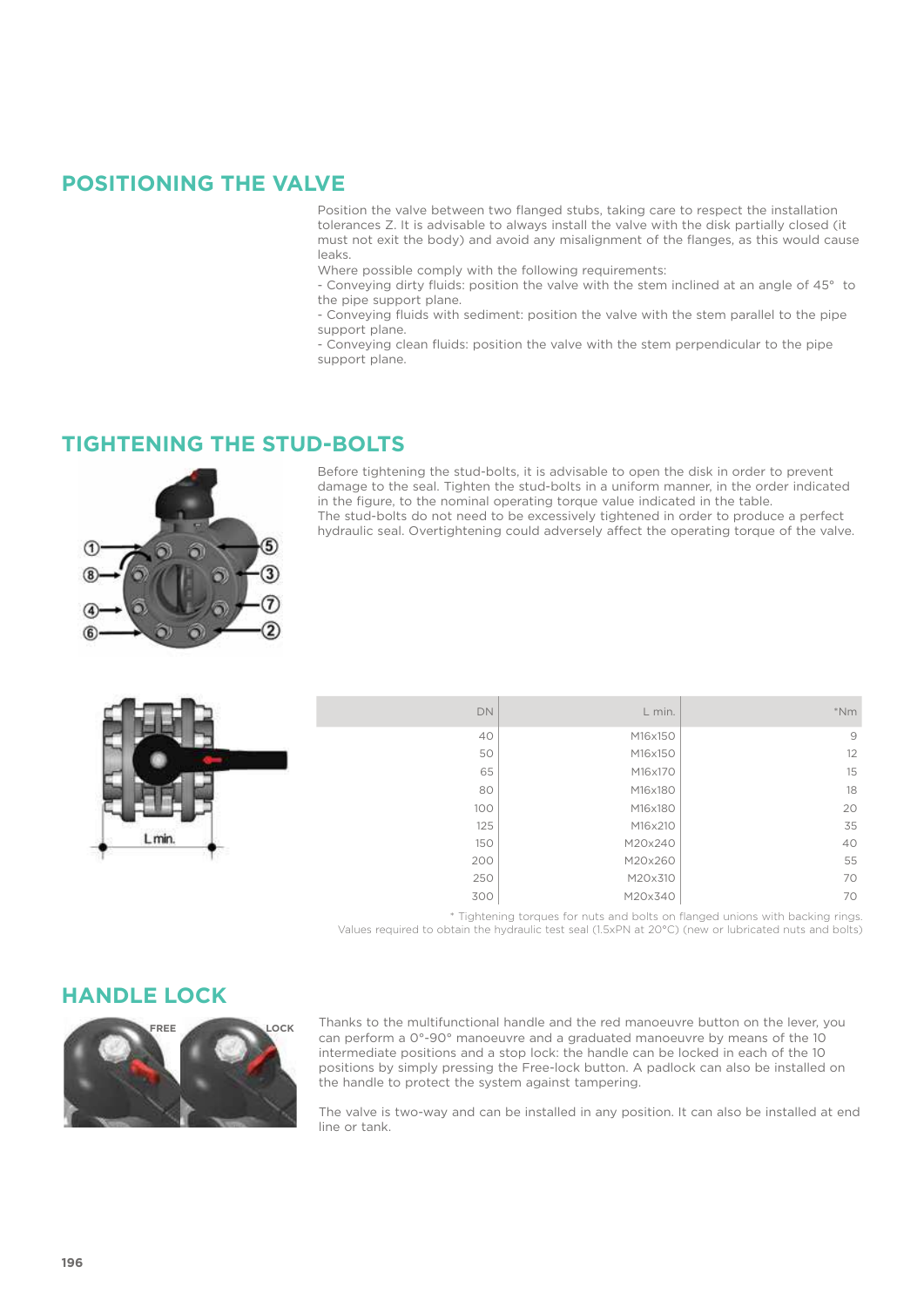

Make sure that the valves installed on the system are suitably supported for their weight.

Always avoid sudden closing manoeuvres and protect the valve from accidental manoeuvres. To this end, it is advisable to install a reduction gear, available on request.

In the case of dirty fluids or those with sediments, install the valve inclined as shown in the figure.